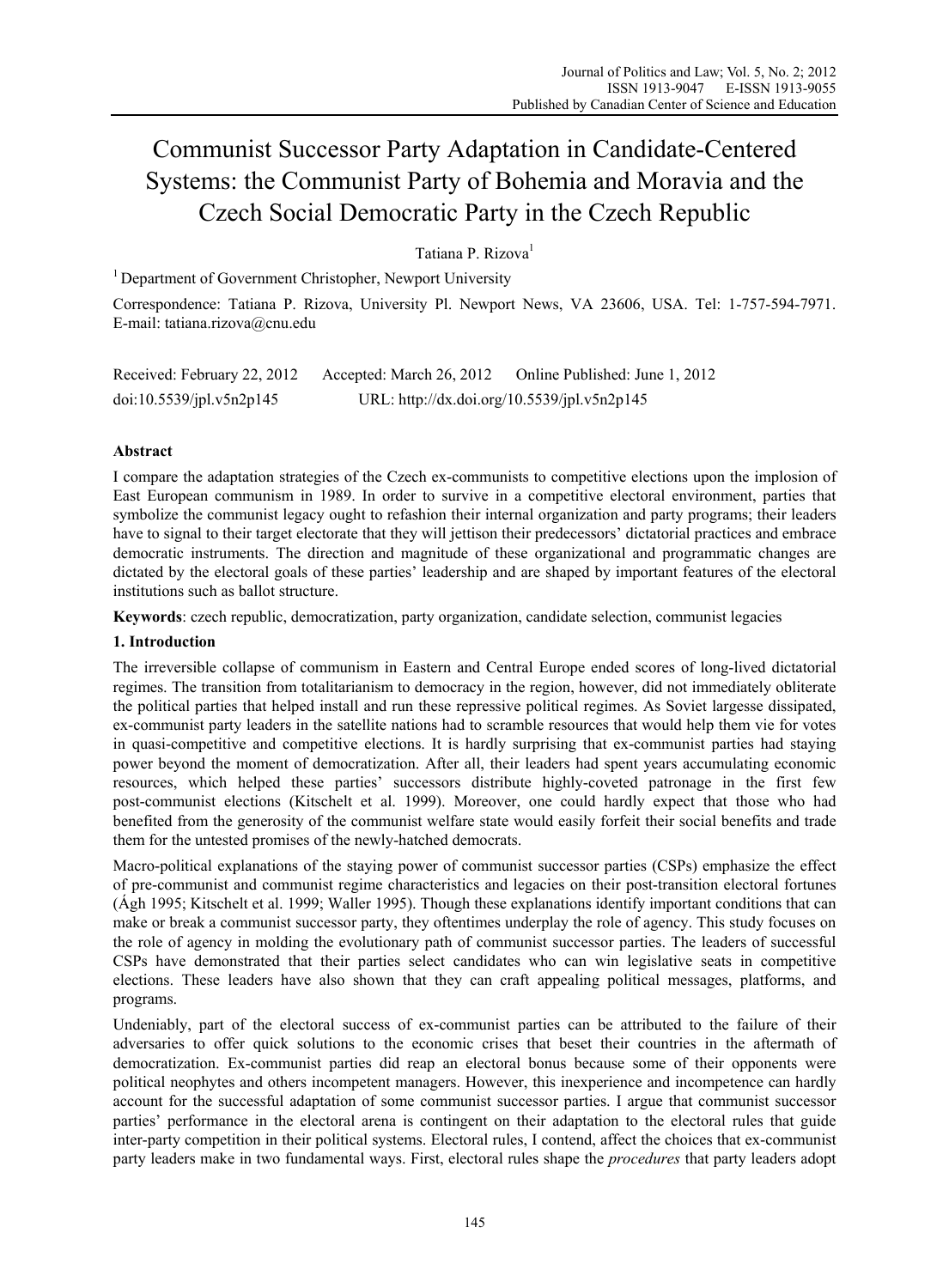for selecting candidates for elected posts. Second, electoral rules affect the *profile* of the candidates chosen to run on behalf of the party in electoral contests.

In this study, I focus on the effects of candidate-centered electoral systems on communist successor parties' adaptation mechanisms by examining legislative candidate selection and candidate profile in two Czech parties – the *Komunistická strana Čech a Moravy* (KSČM or Communist Party of Bohemia and Moravia) and the *Česká strana sociálně demokratická* (ČSSD or Czech Social Democratic Party). While KSČM is the direct successor to the *Komunistická strana Československa* (KSČ or Czechoslovak Communist Party), ČSSD is a historic party, which was absorbed by KSČ in 1948. Even though ČSSD is not a communist successor party, it has been affected by the communist legacy, which makes for a meaningful comparison of the two parties' post-communist evolutionary paths. I propose the following hypotheses about the effects of candidate-centered systems on the legislative candidate selection procedures, candidate profile, and party programs of communist successor parties.

*Hypothesis 1:* Communist successor parties that compete in candidate-centered systems are likely to decentralize their procedure for legislative candidate selection*.* 

*Hypothesis 2:* Communist successor parties that compete in candidate-centered systems are unlikely to nominate candidates with links to the communist regime.

*Hypothesis 3:* Communist successor parties whose leaders seek to appeal to a broad segment of the electorate are more likely to moderate their party programs than parties whose leaders turn their attention to their members and activists.

I derive the following predictions about the adaptation strategies of the Czech communist successor parties. First, CSPs that seek to appeal to broader segments of the electorate are more likely to adopt a decentralized legislative candidate selection procedure. Second, CSPs that aim to maximize their appeal amongst voters are less likely to select legislative candidates with links to the communist regime. Third, those CSPs whose goal it is to attract the general voter rather than party activists are more likely to moderate their party programs than retain their traditional ideological orientation.

# **2. Electoral Rules and Patterns of Communist Successor Party Adaptation to Democratic Competition**

I categorize electoral systems into three groups – candidate-centered, party-centered, and hybrid. Candidate-centered electoral systems are those systems in which voters choose among candidates who compete individually as independents or under a party label as in plurality and majority runoff systems. The critical characteristic of the candidate-centered system is the higher importance of candidates' reputation relative to party reputation in affecting voters' decisions. Party-centered systems, on the other hand, are those in which voters choose among slates of candidates (party lists) as in closed-list proportional representation. Party reputation is relatively more important than candidate reputation in party-centered systems. In hybrid systems both candidate and party reputation weigh in voters' final decisions about which candidate or party list to support. In these systems voters get to choose their favorite candidate in single-seat districts and their favorite party list among several party lists.

# *2.1 Determinants of Candidate Selection Methods*

There is a growing literature on the determinants of candidate selection methods in the scholarly work on political parties. Some authors have argued that candidate selection is affected by electoral system attributes (Epstein 1980; Hermens 1972). Plurality electoral systems in single-seat districts tend to be associated with decentralized candidate selection, whereas proportional representation systems tend to be associated with centralized candidate selection, the argument goes (Harmel & Janda 1982). The argument is plausible for several reasons. In plurality elections voters cast a ballot for a candidate, which highlights the importance of the candidate's qualities and personal reputation as opposed to the party's reputation. One could argue that local constituencies, be they party members and activists or local party leaders, have better information about the voter appeal of individual candidates in their district than national leaders. If this is the case, then national party leaders will have an incentive to encourage the involvement of local constituencies in the process of candidate selection. National party leaders will most likely not abdicate full responsibility of candidate selection to local decision makers. They will reserve the right to veto candidates they find unsuitable or who are likely to break party ranks in the legislature. Local decision makers, on the other hand, will have an incentive to perform well in selecting viable candidates in candidate-centered competition, if they wish to participate in the nomination process in the future (Grzymała-Busse, 2002). The national party offices can always revoke the nomination authority they have granted local leaders, if the latter fail to choose viable candidates. Since local and national leaders engage in repeated interactions, local leaders will most likely recruit candidates with potential for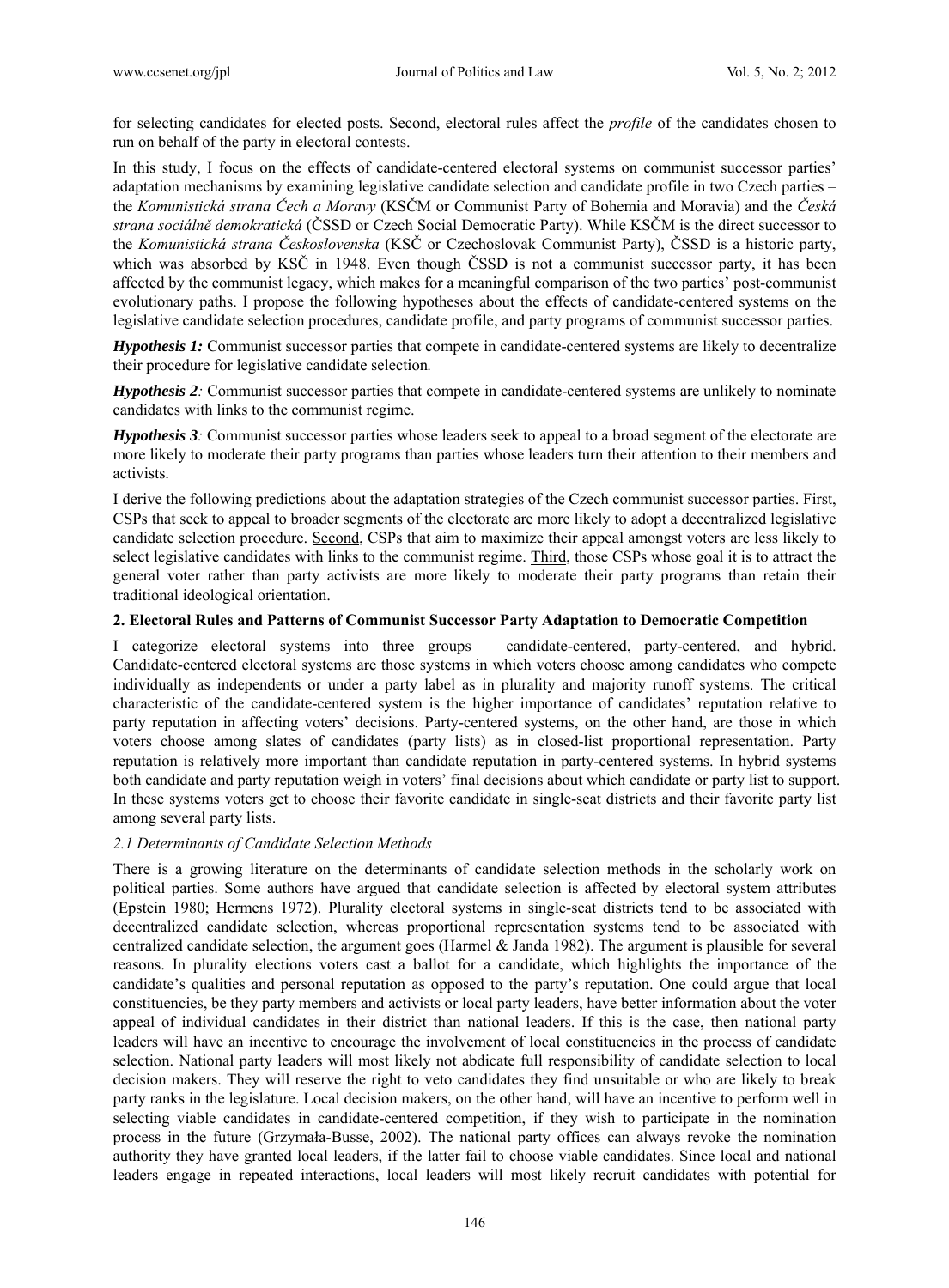political success. Candidate selection could be characterized by two procedures that involve single or multiple decision makers at different rungs of the party hierarchy  $-$  (a) the selection of nominees (nominations) and (b) the approval or rejection of the proposed nominees (vetoes). Characterizing the process of candidate selection as centralized or decentralized depends on which levels of the party hierarchy are involved in the two procedures. The most decentralized candidate selection procedure places control over both nominations and vetoes in the hands of local decision makers. The most centralized procedure, on the other hand, concentrates authority over nominations and vetoes in the national party headquarters.

Theories of legislative candidate selection focus on the process of candidate recruitment in the context of democratic competition. Communist parties are unlike any other party organization in that they were formed under undemocratic or pre-democratic conditions and were conceived as structural hierarchies. CSPs carry that organizational legacy forth and have to deal with its constraints when they compete with other political parties in quasi-democratic or democratic elections. Hence, CSPs cannot and should not be treated as a *tabula rasa*, for their leaders are accustomed to running organizations where power is shared by a handful of bigwigs. Now that these parties are campaigning to win constituents' votes in open electoral competition, however, the successor parties need to adjust to the incentives provided by their electoral environment. Candidate-centered competition, I argue, will provide incentives for the creation of a more decentralized party organization, whereas party-centered competition will be more conducive to the institution of a more centralized party structure. The candidate-centered nature of the Czech electoral system produces incentives to create and sustain more decentralized party structures, which will push Czech communist successor parties to dismantle their hierarchies by involving the lower levels of decision makers in candidate recruitment.

# *2.2 Determinants of Candidate Profile*

Assuming that most voters cast a moral vote, and that they prefer democracy to communism, they will reject the candidacies of political aspirants who have a clear link to the communist past. (Note 1) Most collaborators with the state security apparatus, who happen to be responsible for abominable human rights violations, are shielded because their names appear only in classified documents. (Note 2) Political leaders, on the other hand, were almost always in the public eye. The advantage of competitive elections in post-authoritarian settings in general is that voters have the chance to cast a vote for candidates who had no ties to the authoritarian regime. Voters will now evaluate candidates based on candidates' personal political record and party affiliation. However, not all candidates with authoritarian links will be doomed. Membership in communist parties in communist regimes, for example, indicated political ambition rather than a serious commitment to the party ideology or involvement in its repressive apparatus. Even though some candidates may have served in higher ranking positions in the communist party hierarchy, voters may still give them a chance to participate in democratic politics.

The weight of communist legacies is not borne equally by all aspirants with ties to the communist regime. Having established a record of dissident or reformist activities inside the communist party under communism or during democratization, for example, is one possible strategy of 'cleansing' one's reputation. In fact, individuals with a strong dissident record may be in a better position to present themselves as democrats than any newcomer without a political record. Dissident activity inside the communist party ranks, one may argue, was probably the only feasible strategy of affecting policies under communism. Thus, it is important to understand the subtle nature of the *communist link* and its potential consequences for the reputation of a candidate and the party he represents. I expect that, *ceteris paribus*, candidates with links to the communist party are less likely to be elected than candidates without such links. (Note 3) Communist successor parties that compete under candidate-centered electoral rules will have the incentive to select 'clean' candidates rather than candidates with communist links. (Note 4)

I discuss the adaptation of successor parties in candidate-centered systems by comparing the strategies of the Communist Party of Bohemia and Moravia as the main successor to the Communist Party of Czechoslovakia and the Czech Social Democratic Party as a historic party. I explore the effects of the communist legacy on these political parties and how it has interacted with the incentives of the electoral system in shaping their electoral strategies in three consecutive parliamentary elections – 1990, 1992, and 1996. The first two elections preceded the Velvet Divorce between the Czech Republic and Slovakia, whereas the third election followed it. I focus on parliamentary elections because the Czech Republic is a parliamentary system with an indirectly elected president who has few legislative prerogatives. Parliamentary elections, therefore, are the mechanism of selecting both legislators and members of the executive.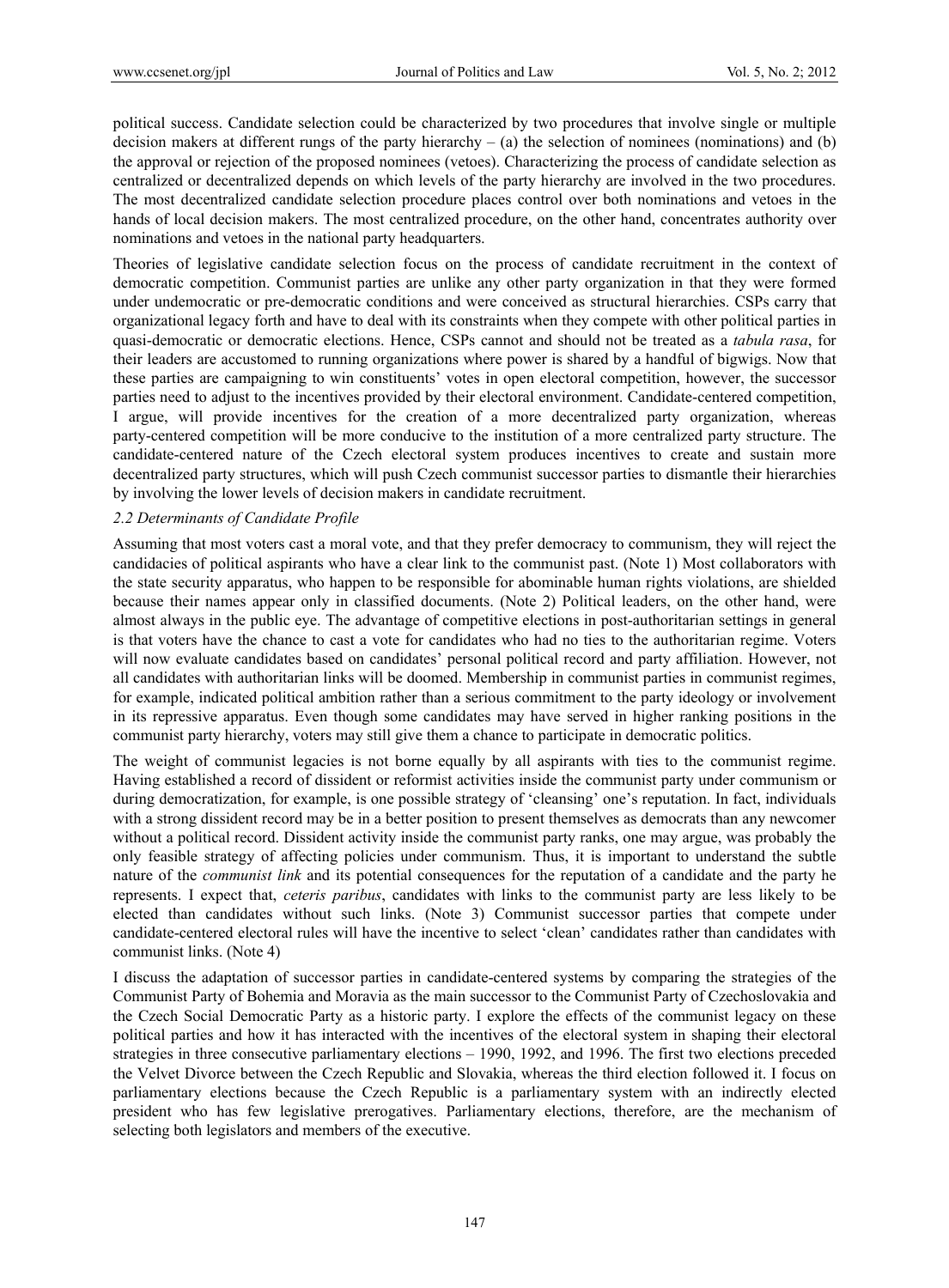#### *2.3 Testing the Effects of Electoral Systems on Communist Successor Party Adaptation Strategies*

For those CSPs whose leaders wish to appeal to broader segments of the electorate the three-pronged adaptation strategy to candidate-centered competition will contain the following elements: (a) decentralized legislative candidate selection, (b) distancing the party from its communist legacy by choosing few or no candidates with links to the communist regime, and (c) moderation of the party program on salient economic and political issues.

Electoral contests in the Czech open-list proportional representation (PR) system are personalized and successor parties are more likely to choose appealing candidates by delegating candidate nominations to local party branches. This candidate selection strategy, however, could be deleterious to a successor or any other party if the preferences of the selectors (people who choose legislative candidates) significantly differ from the preferences of the target electorate.

The communist successor party leadership will likely choose few candidates with links to the communist regime. This prediction will most likely not hold in systems where politicians rely exclusively on patronage to attract votes. In such systems voters rarely cast a moral vote based on their assessment of candidates' reputation. Some voters are much more likely to vote for a candidate with communist links because he is well-connected and can provide money, food, jobs, university placements, and other valuable benefits. Politicians in the Czech system probably rely on patronage to some extent, but most Czech politicians do not get elected based on their capacity to procure direct benefits to their voters. Many voters are likely to cast moral votes, but even this does not guarantee that a voter would prefer a clean candidate to a candidate with links to the communist regime. Post-communist elections have provided at least a few examples in which voters have knowingly supported the candidacies of politicians with links to communism because opposition parties were unable to put forward equally qualified and charismatic candidates. Personalization also provides incentives for the selection of candidates with ties to their electoral districts.

CSPs in the Czech system will have the incentive to significantly moderate their electoral messages, if they wish to participate in the executive. The extent of moderation depends on the electoral goal the party leadership has set. If the party merely seeks some parliamentary representation, it may not have to moderate its messages, particularly if (a) its group of core supporters is large enough and (b) if the geographic distribution of its core supporters allows the party to overcome electoral thresholds easily. If the party seeks to participate in a governing coalition, overcoming the electoral threshold will not be sufficient. It may have to moderate its messages more in order to appeal to a larger constituency. Without some programmatic moderation successor parties are also unlikely to be viewed as attractive coalition partners in the formation of electoral or government coalitions.

I show that the Communist Party of Bohemia and Moravia has indeed decentralized its candidate selection. However, my findings indicate that KSČM did not decentralize candidate nominations in order to choose more appealing candidates; its goal was to cater to its core supporters who had demanded more involvement in decision making. While activists were content with their newly-won prerogative, voters were hardly pleased with the menu of candidates they were offered at the elections. The party did not attract many votes beyond those of communist zealots.

After initial attempts to soften the communist image of the party floundered, its reformist leaders relinquished power to orthodox communists. The power shift resulted in the adoption of a traditional communist program, which caught the fancy of constituents with radical communist views. Czech communists refused to transform their organization into a modern social democratic party in the likeness of other ex-communist parties in Eastern and Central Europe. Their devotion to communist principles, however, has not compromised their capacity to influence legislation in the Czech parliament. While the party has had limited coalition potential and has never participated in a governing coalition, it held strong blackmail potential (Sartori, 2005) when its archrival – the Czech Social Democratic Party – was in charge of the government.(Note 5)

Rather than being considered the least reformed and the least successful ex-communist party in the former Soviet Bloc, however, the Communist Party of Bohemia and Moravia should probably be viewed as the most successful orthodox communist party among the parties that survived democratization. No other ex-communist party in the region whose label still contains 'communist' has cinched between 10% and 18% of the popular vote in each parliamentary election since 1990. The Czech ex-communists did adopt an optimal strategy of adaptation to the new electoral conditions given the electoral goals their leaders had set – to cater to the demands of their members who revered communist ideals and values.

The most successful left-wing party in the Czech Republic is the Social Democratic Party. After failing to win seats in the 1990 election and hobbling into parliament in the 1992 election, ČSSD became a major political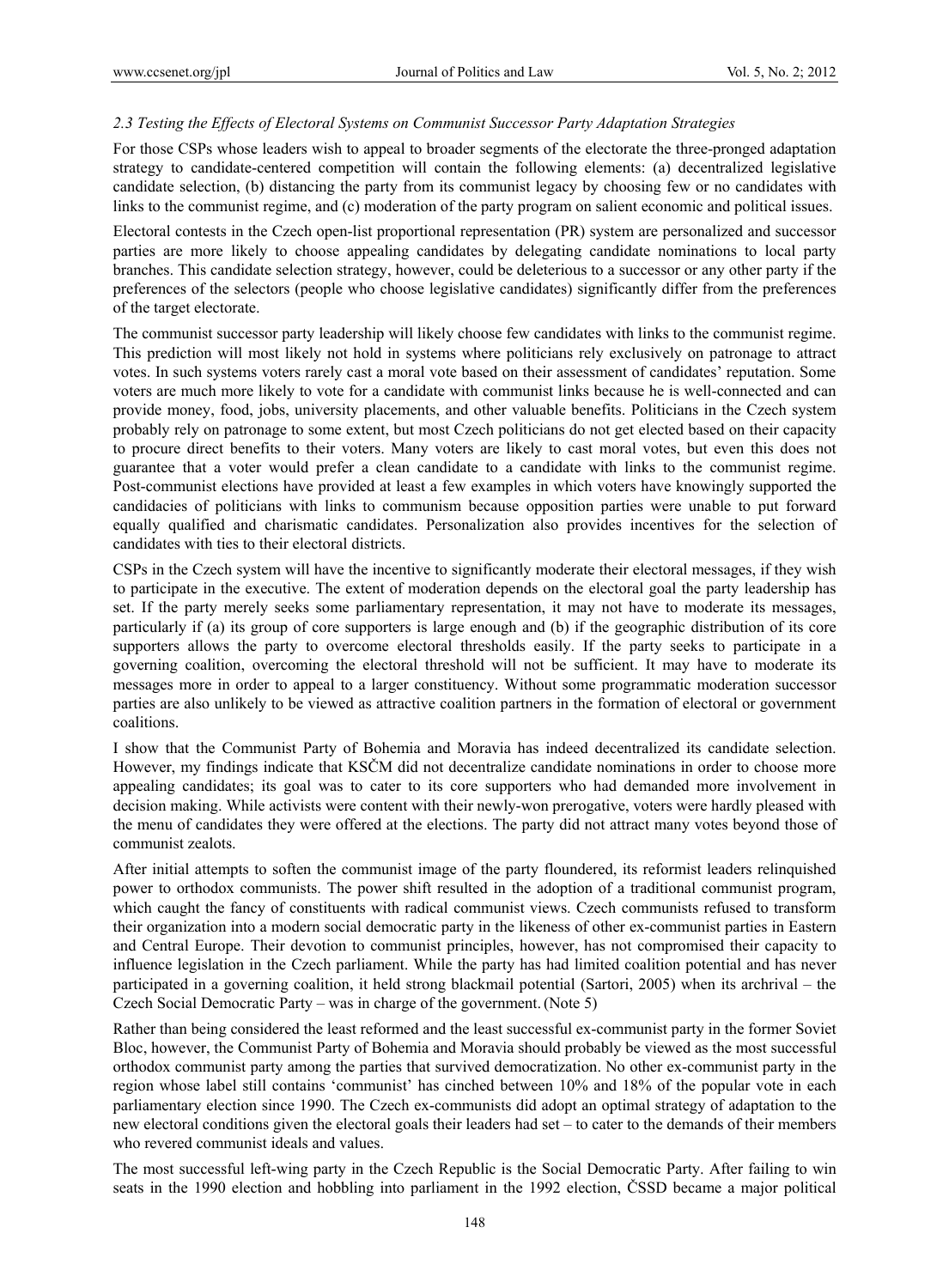contender and formed governments in 1998 and 2002. The Social Democrats drew the attention and votes of the social democratic constituency, the votes the Communists had forgone by refusing to moderate their electoral programs. ČSSD did not merely capitalize on the Communists' inability to attract the social democratic voters. Its success was also partly due to its leaders' judicious choices of candidates for legislative office. The Social Democrats relied on vital feedback from local offices in choosing candidates. Whereas the local Communist activists were much more extreme in their political views than most of the social democratic electorate, Social Democratic activists were moderate. Having extricated themselves from their subordination to the Communist Party of Czechoslovakia, the Social Democrats successfully built up their local organizations, overcame ideological schisms, and severed their links to KSČ. Within six years of the transition the Social Democrats had come out of obscurity to claim significant political turf.

#### **3. Successor and Historic Parties in the Czech Republic**

During the consolidation of totalitarianism in Czechoslovakia (1948-49) all political parties were absorbed by the Czechoslovak National Front, which was organized on the principle of democratic centralism. (Note 6) The fate of rival political opposition movements and associations was no different from that of the opposition in other corners of the Soviet totalitarian empire. By 1945, the National Front had successfully co-opted 18 organizations including civic organizations such as the Union of Fire Brigades, the Association of Philatelists, and the Czechoslovak Fishing Union (Brokl & Mansfeldová, 1996). The leaders of three larger organizations aspired to re-enter politics after the communist meltdown. The Czechoslovak Communist Party, the only legitimate communist successor party in Czechoslovakia, was the best organized of the three.

The mainstay of the National Front was, of course, the Communist Party of Czechoslovakia, which was founded in 1921 as an anti-system and anti-regime party. Its organizers found inspiration in Marxist intellectual tradition and the Bolshevik Revolution. The party was dissolved and worked clandestinely between 1938 and 1945. Its fortunes improved after World War II, and with Soviet support, it helped institute communism in Czechoslovakia.

The *Česká strana socialistická* (ČSS or Czech Socialist Party), founded in 1898, was forced into co-existence with the Communist Party during the communists' forty-year-long rule. (Note 7) The Socialists sought to disassociate themselves from the National Front immediately after transition; their first step toward cutting their ties with the communists was their open financial and moral support of the opposition movement *Občanské forum* (OF or Civic Forum) in the 1989 elections. ČSS won no seats in 1990, but won some seats after it joined two smaller parties to form the *Liberálně sociální unie* (LSU or Liberal Social Union). The party boasted the second largest membership after KSČM, but its ideological positions were more moderate than those of KSČM, and was therefore considered a more attractive coalition partner than the Communists (Novák, 2003).

The Czech Social Democratic Party was the only historic party that had played an active role in Czechoslovak politics before the country succumbed to totalitarianism in 1945. It was founded in 1878, but was absorbed by the National Front (which was subservient to the Czechoslovak Communist Party) in 1948. It formally split from the Communist Party after the communist collapse and became the most successful social democratic party in the country. Though some of its leaders had been co-opted by the National Front, many had remained politically active in exile. Their activity would help the resurgence of the party in the post-communist era. The ČSSD party leaders could not merely rely on portraying themselves as victims of Czechoslovak communism; they had to establish a credible reputation as democrats to win people's support. (Note 8) Even though the Social Democrats did not win any seats in the 1990 parliamentary elections, many parliamentarians who considered themselves social democrats, and later joined ČSSD, were active in the Civic Forum within the reform communist club *Obroda* (Revival). (Note 9) ČSSD included moderate leftist leaders who had been politically active in numerous organizations. Some had been ČSSD leaders living in exile, others had deserted KSČM ranks, and a third group had split from Civic Forum.

The Communists and the Social Democrats had a history of rivalry long before the communist coup of 1948. The members of the Social Democratic Party had been the first target of the Communist Party in the years after World War II. In most cases communist apparatchiks did not have to force members of rival organizations to join their ranks. Party membership (in any political party) had been a valuable asset to anyone who sought a career in the civil service since the 19th century (Suda, 1980). After the Communist Party assumed political monopoly, aspiring civil servants were compelled to become members of the Communist Party. On some occasions the Communist Party resorted to not so subtle hints – 'many hesitant followers of the non-Communist parties suddenly found on their desks application forms for CPCS (Communist Party of Czechoslovakia) membership, ready to sign' (Suda, 1980). The Czechoslovak Communists 'invited' each member of the Social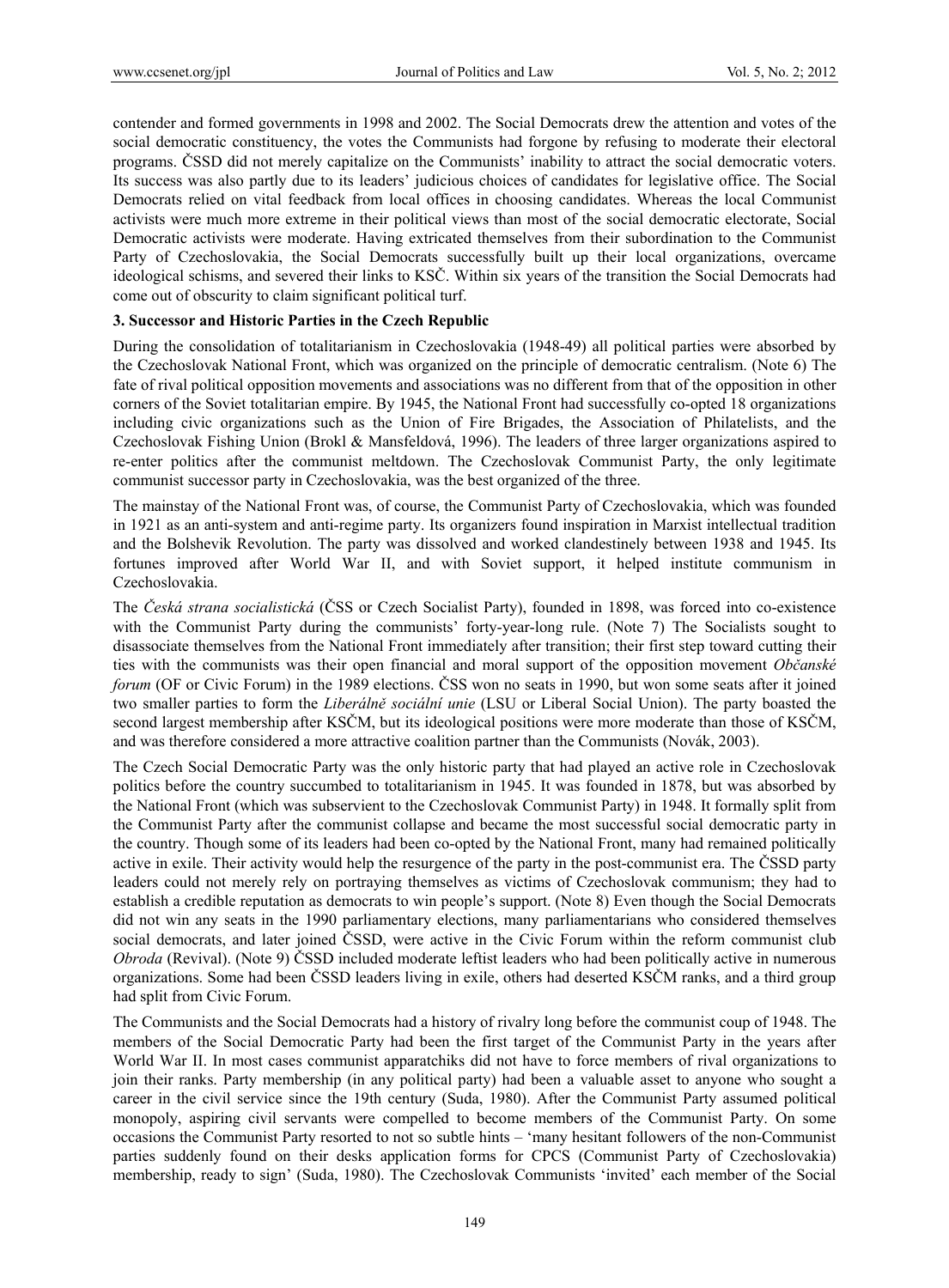Democratic Party to follow his conscience in deciding whether to join the National Front. Personal invitations were supposed to signal the natural fusion of the two party organizations. In reality members of other parties could only decline the invitation at the risk of losing their liberty or lives. Historical accounts of the creation of the National Front have shown that KSČ coerced its political opponents to join it or else perish. Yet, former adversaries of the communists still had to prove that they had not been tarnished by the communist legacy upon the dissolution of the National Front. Proving that they had not been responsible for economic and political oppression, showing the voters that they were not the masterminds of catastrophic economic plans and abominable human rights violations was no trivial task. The association of the Social Democrats with the communist regime proved to be their Achilles' heel and a fact they had to reckon with throughout the 1990s (Pšeja, 2005).

#### **4. Adaptation Strategies of the Czech Successor Parties – Electoral System Attributes and Expected Consequences on Candidate Selection, Candidate Profile, and Ideological Adaptation**

#### *4.1 Electoral System Attributes and Expected Effects on CSP Adaptation Strategies*

The Czech Republic has a bicameral parliament, which has allowed ex-communist leaders to re-enter national politics by running for an elected post in either chamber. The Czech electoral legislation in the lower chamber allows voters to cast a ballot for a list of candidates competing on behalf of a political party or an electoral coalition. In addition to choosing a party list, voters can also express their preference for up to four candidates on the list. (Note 10) Filip (2003) has noted that a majority of the Czechoslovak voters exercised their right to a personal vote for select candidates on their preferred party list in the 1990 election to the Federal Assembly. Preference votes are taken into consideration in the event at least 10% of the voters who chose a party list in a given electoral district used their preference votes. It is possible, then, that preference votes would be taken into consideration for one party list and not for another (or in one electoral district for the same party and not another). According to the 1990 electoral legislation, candidates who gained at least 50% of the preference votes could advance to the top of the list in their electoral districts (Article 43, paragraph 3). (Note 11) If an insufficient number of voters had used their preference votes, then candidates would have been elected according to the list rank given to them on their party list. In the event two candidates obtained an equal number of votes, then the candidate whose party rank was higher advanced on the list. The rule about counting preference votes changed for the 1992 National Council elections. The new rule stipulated that a candidate needed 10%, as opposed to 50%, of all votes cast for that list in an electoral district to advance to the top of the list (Article 50, paragraph 4). (Note 12) If more than one candidate overcame the 10% threshold, then the list would be re-ranked according to the number of preference votes received by the candidates. (Note 13) Even though voters influence the final ranking of list candidates, party leaders' evaluation of candidates' talents and potential to win votes for the list are important in determining rankings. Political parties that consistently fail to place appealing candidates at the top of their lists are not likely to perform well in parliamentary elections.

Among the successful parties in the 1992 election, voters' preferences only determined the rank order of the candidates who had already received a safe spot on their party list. Only two of the candidates of the Czech Social Democratic Party, for example, won legislative seats with the help of voters' personal votes. They had received low party rankings and would not have won a seat under a closed-list proportional representation system (assuming that voters' behavior stayed the same in a closed-list proportional representation system). Thus, voters' preferences did not truly 'save' any candidates who had received a poor party ranking. All voters had accomplished was determine the rank order of candidates who would have won a parliamentary seat with or without the loyalty of their political supporters. One of the most persistent grievances of MPs themselves is the party-orientation of the electoral system. In a 1992 survey nearly one-fifth of all respondents (all MPs) mentioned that the system favors political parties and gives them too much leverage in sealing the electoral fate of their candidates (Kopecký, 2001).

The theory presented here predicts that candidate selection in an open-list system with some degree of personalized competition will be decentralized. (Note 14) A closed-list system, on the other hand, will provide weaker incentives for decentralization. There may be variations in the degree of overlap of candidates' initial and final rankings across districts and across party lists. The overlap of candidates' initial and final rankings has several alternative interpretations. First, it may imply that voters' and leaders' preferences over candidates are alike. Second, voters may merely be imitating leaders in their preferences over candidates (or they are simply rational in sanctioning the candidate slate that has already been given to them). Third, leaders may have correctly guessed voters' preferences over candidates. Thus, the coincidence of initial and final rankings does not necessarily imply that voters' choices have been limited, and the system produces outcomes equivalent to results in a closed-list proportional representation system. To my knowledge, there are no pre or post-election surveys,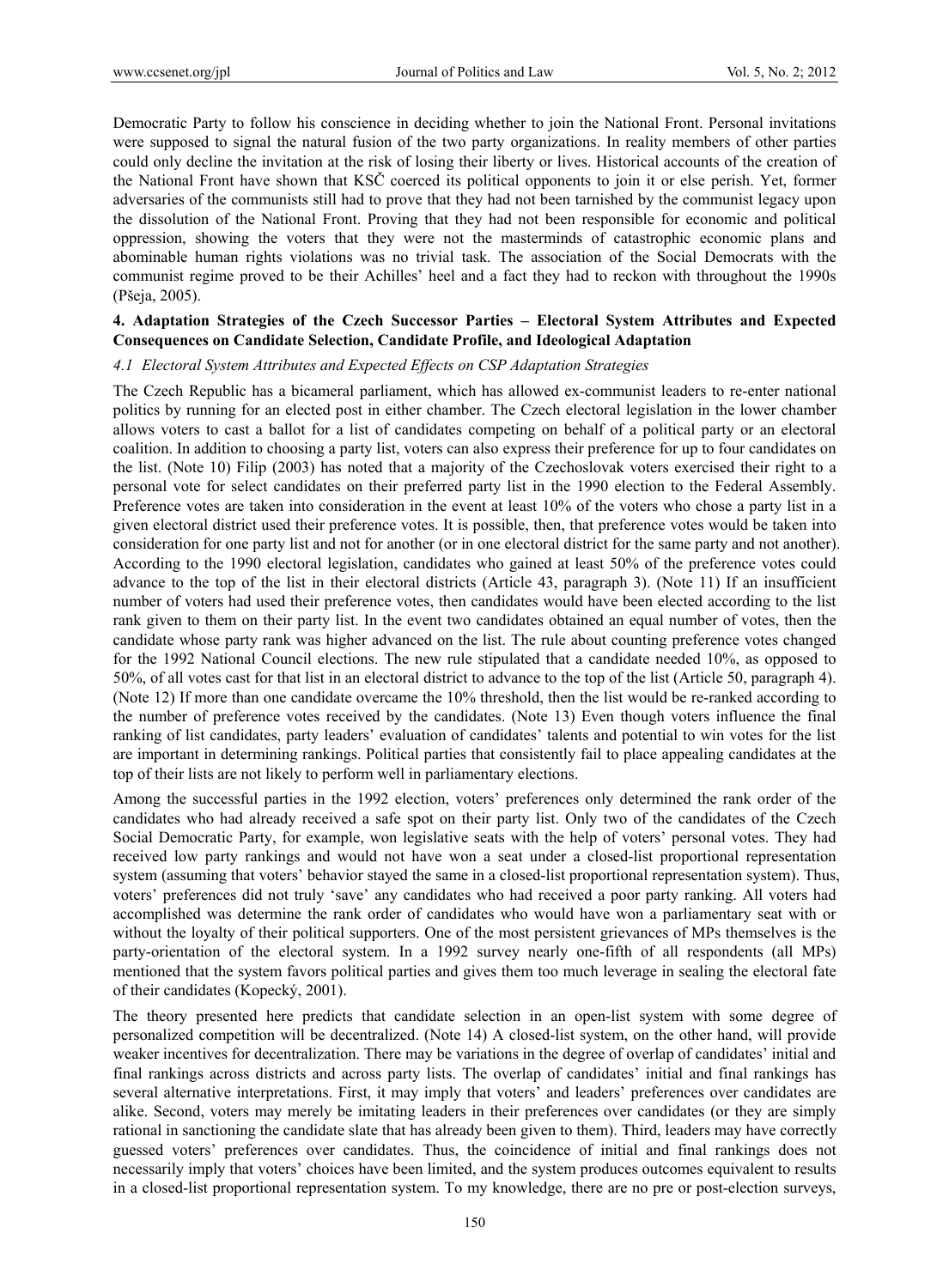in which Czech voters have been asked whether and why they planned to cast (or did cast) preference votes for certain candidates. The third interpretation seems to be the one consistent with my theory. Those parties that rely on decentralized selection mechanisms are more likely to place those candidates in safe spots who closely match voters' preferences. If most voters used their personal votes (or if casting personal votes were mandatory), then a divergence of initial and final list rankings would indicate divergence of voters' and leaders' preferences over candidates. (Note 15)

KSČM, ČSS, and ČSSD have also placed candidates in senatorial races. KSČM has supported the senatorial candidacies of some former representatives of the top tier of the communist party hierarchy. Elections to fill seats in the Czech Senate are held in single-seat districts and have been based on a majority runoff rule. (Note 16) Senatorial candidates in each of the 81 districts compete in two rounds unless a majority winner emerges in the first round of elections (Filip, 2003). This is an example of a candidate-centered system, in which voters cast a vote for a candidate rather than a party list. Though personal reputation and qualities have substantial weight in affecting voters' choices, most senatorial candidates tend to be affiliated and supported by parties. Assuming that aspirants place equal value on lower and upper-chamber seats, I expect to observe fewer candidates with communist links in senatorial races than parliamentary races in the Czech Republic. (Note 17) Personalized races place candidates in the spotlight, and unless the pre-democratic political record of the candidate is commendable, he stands little chance of electoral success. Though the party list vote in lower-chamber elections tends to be personalized, it is still possible for some ex-communist candidates to find safe spots on the lists. Assuming that voters cast a moral vote and prefer candidates without links to the ex-communist party, it will be harder for ex-communist candidates with tainted reputation to obtain ballot access in personalized contests.

# *4.2 Candidate Selection Procedures in the Communist Party of Bohemia and Moravia and the Czech Social Democratic Party*

How have ex-communists responded to the incentives of the Czech electoral system? Have they decentralized candidate selection in an attempt to select candidates who are likely to boost party support or do they still observe the old communist tradition of centralized candidate recruitment?

The candidate recruitment procedures of the Czechoslovak Communist Party were centralized in the founding elections in 1990 (Grzymała-Busse, 2002; Hanley, 2002; Van Biezen, 2003). (Note 18) The local party offices had the authority to nominate candidates to the party lists. Šimíček (2003) reports that most political parties in the Czech Republic preferred to nominate candidates who had ties to their electoral district. In the absence of general legislation on candidate selection, this unwritten principle has been followed by the majority of the political parties which contested elections in the country between 1990 and 1996. KSČM leaders have tended to follow this rule. Once candidate names have been submitted by the local organizations to the Central Committee (CC), the CC makes final decisions about who would head the party lists and candidate rankings.

The internal democracy established through the nomination and candidate approval system in the KSČM in 1990 was illusory at first. (Note 19) The process was fully controlled by the national headquarters in Prague, and local officers had to observe strict guidelines established by the Central Committee. Even though the members at the local level had nomination powers, they had to choose candidates who, in the eyes of the top leaders, met the party guidelines. The final approval rested with the national headquarters, and the decisions of the Central Committee were not subject to appeal. (Note 20)

In 1992 KSČM became the first Czechoslovak party to experiment with party primaries, which allowed registered members to select legislative candidates for the 1992 parliamentary elections. My general expectation is that unless there is significant disparity between the preferences of the selectors and the target constituency decentralization is an electoral advantage. Delegation to decision makers at the electoral district level should, at least in principle, allow parties to choose more appealing candidates. The experience of the Czech ex-communists, however, demonstrates that when the preferences of the selectors and the broader electorate are at odds, decentralization is not necessarily propitious. The predicament of the KSČM was complicated by the absence of a central vetting mechanism, which would have allowed the party bosses in the national headquarters to veto nomination decisions that were made locally. The primaries simply allowed orthodox communist activists in local branches to pull their weight in candidate selection decisions. (Note 21) Delegating to the local level while retaining veto authority would have been a sounder candidate selection strategy. Still, it is doubtful that it would have contributed to significant electoral success given the successor party's refusal to shed its traditional Marxist slogans and appeals. Grzymała-Busse (2002) has found that the 1992 electoral outcomes of KSČM were poorest in those districts where local members had rallied most actively to help organize the electoral campaign.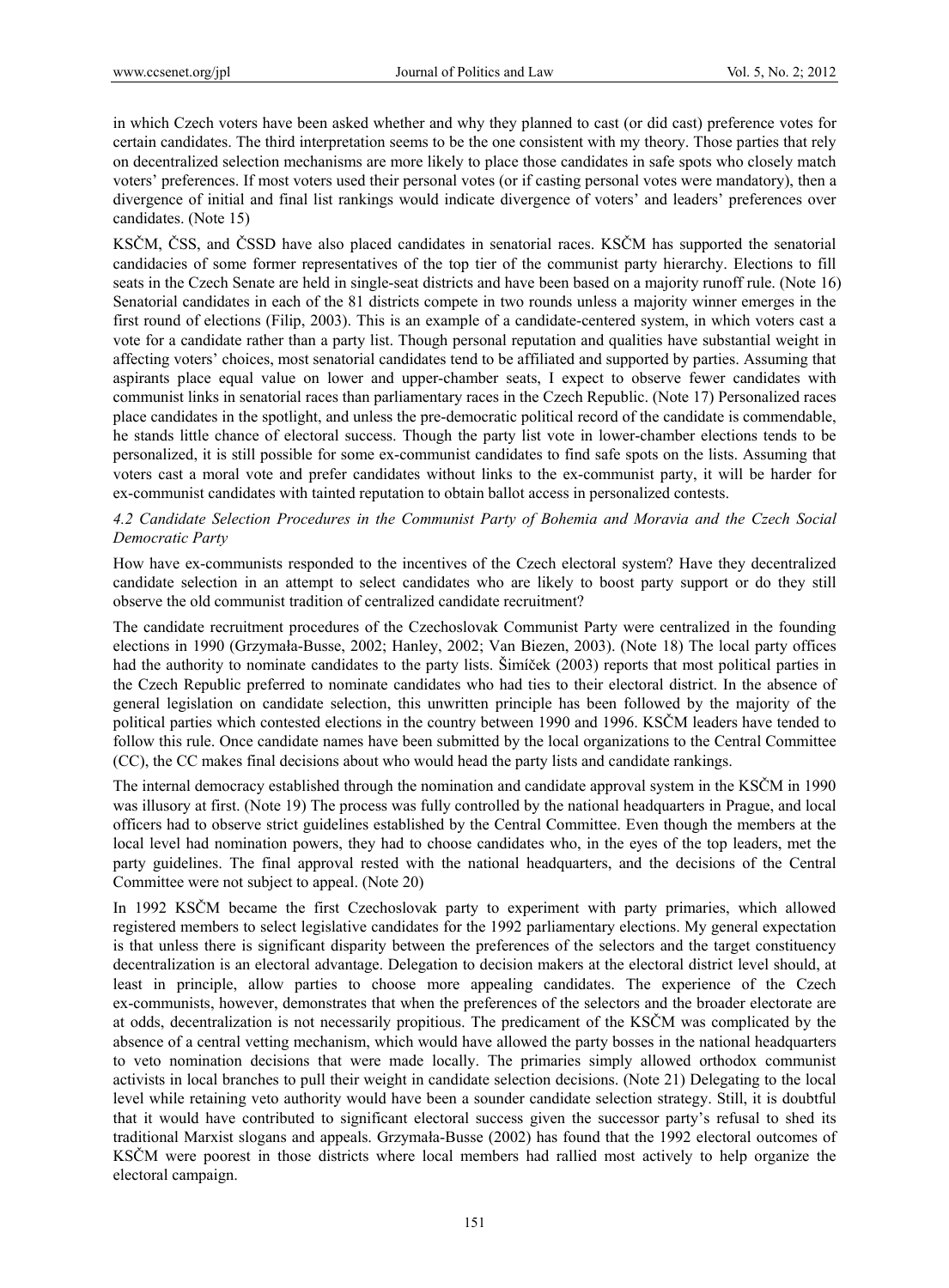The party did well above its national average in Tachov, Louny, Most, and Kutná Hora – where its organizations had been labeled "inactive and useless." On the other hand, where it had had earlier identified strong local organizations, as in Liberec, České Budejovice, and Hradec Karlové, it had poor electoral results. The one place where both organizations and electoral results were poor was Prague.

The interests of activists and the leaders in this case were not perfectly aligned. While the activists sought to preserve the ideological purity and communist image of the party, the leaders were hoping to win more votes, at least a sufficient number of votes to secure their own parliamentary seats.

Why did the KSČM not use its advantage to attract the social democratic vote, and allowed the ČSSD to do it? One of the arguments advanced in the communist successor party literature is that most of the active members of the KSČM were orthodox Marxists and they pushed the party on a classical Marxist ideological trajectory. Even though there were some early attempts to resuscitate the party, they were unsuccessful because it was dominated by groups who opposed its decommunization and its transformation into a solid social democratic force (Grzymała-Busse, 2002). After the abortive reform of KSČM and its failure to formulate a social democratic agenda, the social democratic constituency turned to the only other viable alternative – the Czech Social Democratic Party. The Social Democrats could have been accused of complicity with the communist dictatorship, yet they managed to convince voters that their party was the victim rather than the perpetrator of repressive acts.

The Czech Social Democrats were viewed as trouble-makers during communism, which prompted discussions about their status in 1968. Social Democratic leaders sought to establish independent party branches, but orthodox communists saw their aspiration as a threat to communism. Communists were in no hurry to sow the seeds of their own destruction. 'The communists also feared that if their party were exposed to competition from another party of the working class, and one untainted by the sins of the recent past, the CPCS [Communist Party of Czechoslovakia] would become a rump of diehard Stalinists and apparatchiks', writes Crampton (2003).

In addition to adopting a moderate social democratic platform, the Czech Social Democrats introduced a decentralized mechanism for selecting candidates to the Czech Parliament. (Note 22) In the first couple of years, when the ČSSD was not very popular and could not boast large parliamentary representation, the selection procedure was centralized. The high-ranking party leaders were responsible both for the nominations and the approval of all candidates who ran in legislative elections. The average district magnitude is quite large in the Czech system (14 seats per district), and there are only seven electoral districts. The voters of the ČSSD have tended to use their preference votes, but these votes rarely lead to a substantially different ranking of the individual candidates on the party lists. Most of the changes occur at the very top of the list, among the top five candidates, and this tendency has persisted over time. It was not until later, following the 1992 elections, that the Social Democrats decentralized candidate recruitment procedures.

# *4.3 Profile of the Legislative Candidates of the Communist Party of Bohemia and Moravia and the Czech Social Democratic Party*

My investigation of the first-tier party officials revealed an interesting outcome. (Note 22) There was only one member of the Politburo or the Central Committee who ran as a candidate of the *Československá sociální demokracie* (ČSD or Czechoslovak Social Democracy) in the 1990 parliamentary elections. (Note 23) He was ranked at number 13 on the Jihomoravský regional list, received 540 personal votes, and was not elected to parliament just like the other candidates of the party. No Politburo or Central Committee member ran in the lower house elections as a KSČM candidate between 1990 and 1996. Only three top communist officials ran in the Senate race between 1990 and 1996. Two of them – Ladislav Adamec and Miroslav Štěpán – ran under the KSČM and the restored KSČ label respectively. Adamec ran in all three elections, whereas Štěpán ran only in the 1996 elections. Adamec secured a senatorial seat by running on the KSČM list in the Severomoravský region in the 1990 and 1992 elections, whereas Štěpán was unable to win a seat. (Note 24) Adamec was the top-ranking member of the Presidium of the Communist Party of Czechoslovakia in 1989. Štěpán had also been a member of the Presidium. The third top communist leader – Vasil Mohorita – ran under the label of the *Strana Demokratické Levice* (SDL or Party of the Democratic Left) in the 1996 Senate elections and did not win a seat. He had been a member of the Central Committee Secretariat till 1989. Note that this outcome contradicts my expectation that there would be fewer candidates with communist links in the contest for senatorial seats. The decision of the KSČM to place three well-known Politburo chiefs in senate races was probably dictated by the personal reputation each of them had established during the transition process. The respectability of high-ranking party functionaries partly depended on their activities and the position they had held during the 1968 Prague Spring and at the threshold of the democratic changes. Any politician, who had been complicit in the suppression of dissidents in 1968, stood a paltry chance of being nominated for a seat in either legislative chamber. Ladislav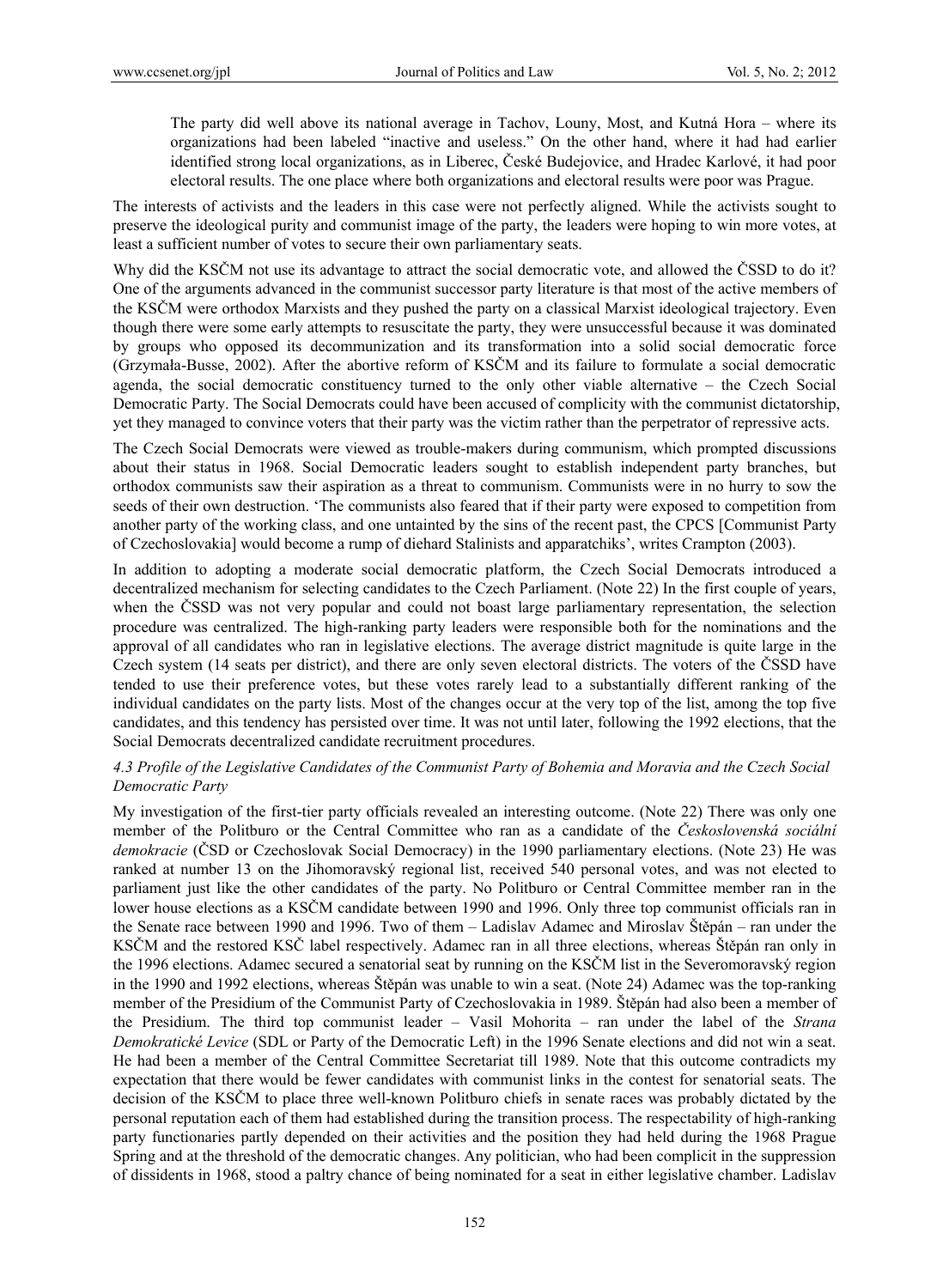Adamec, who was the ranking leader of the Czechoslovak Communist Party in 1989, had demonstrated his commitment to democratization by refusing to authorize the suppression of the protesters in the squares of Prague and Bratislava in 1989. There would be no Tiananmen Square massacre in Czechoslovakia while he stood at the helm. At a meeting in late 1989, as the crowds were swelling the streets of the republic, Adamec made a historic speech in which he acknowledged that the Czechoslovak Communist Party could hardly boast a perfect political record. 'To look truth in the eye means to realize that the loss of political trust as a result of mistakes in leadership must be paid for. And there have been many in the last twenty years, and not small ones. I am convinced, however, that we need not pay too high a price, if we can manage to mobilize the Party', said Adamec. (Note 25) Adamec had also built the reputation of a communist pragmatist and reformer after proposing economic reform in the early 1980s (Hanley, 2002). There had been little support for reform in the overwhelmingly conservative Czechoslovak Communist Party, and none of the proposed reforms had come to fruition.

It is hardly surprising that Miroslav Štěpán's attempt to win a senatorial seat was futile. He was the first former Politburo official to be tried for his involvement in the attempted suppression of a mass demonstration in Prague in 1989. In 1995, he created a radical Marxist party named Party of the Czechoslovak Communists (which later took on the name Czechoslovak Communist Party). To date, none of the party's candidates have won any legislative seats.

The candidate lists of the Czech Social Democratic Party did not contain the names of any first-tier politicians (with one exception in 1990). The lists of the KSČM had relatively few first-tier former communist leaders. This outcome could be attributed partly to the stricter lustration laws and to the more open nature of the electoral process through the personalization of the vote of the Czech open-list proportional representation system. Comparative studies of elite recruitment patterns in Central Europe have shown that between 1989 and 1998 there was a smaller percentage of MPs who served as Communist Party officials in the Czech Republic (7.8%) than in either Hungary (9%) or Poland (12.5%) (Hanley et al., 1998). It is difficult to evaluate the relative importance of the open-list system and the effectiveness of lustration legislation in reducing the number of candidates with communist links. Both factors played a role, and most likely the visibility of candidates in the open-list system increased the effectiveness of the lustration legislation. (Note 26) Another factor, which must have helped expose collaborators with the communist regime, was the availability of information about collaboration with the police apparatus much before the 1989 transition. In Bulgaria, for example, reliable information about collaboration with the communist repressive machine did not surface until 2006; in contrast, such information was already being collected in the Czech Republic in the late 1960s. 'In their search for the truth the Czechoslovak intelligentsia in the early months of 1968 unearthed and made public shocking details of the communist past. In their demand for explanation of these events the enquirers produced what was a virtual inventory of the Soviet system as applied in Czechoslovakia', wrote Crampton (2003).

The transitional period is a turning point not only for the opposition leaders, but also for the former communist party officials. The actions of individual politicians during single party rule, their political stances and involvement in quenching popular uprisings during the dictatorship, and their positions during transitional events can help turn them into heroes or villains. The story of Adamec and Štěpán is an illustration of how one became a hero and the other a villain in the eyes of the Czech voters.

# *4.4 Ideological Adaptation of the Communist Party of Bohemia and Moravia and the Czech Social Democratic Party*

There was potential for ideological moderation of the Communist Party of Bohemia and Moravia between 1990 and the Velvet Divorce of 1993. At that time the party was the arena of bitter internal conflicts over ideological and organizational issues and leadership. The intra-party factions, which had formed prior to the 1990 Congress, dissented on the party's post-transition path. Orthodox communists wanted to keep the party ideology as close as possible to its original communist principles. The Democratic Forum of the Communists (DFK) called for some decentralization and internal democratization (Grzymała-Busse, 2002; Pšeja, 2005). The Democratic Left attempted to push the party in a social democratic direction. Ideological conflict centered on the tension between preserving pre-transition party ideology and adopting social democratic principles. In essence, this was a choice between catering to members' interests most of whom were elderly orthodox communists and appealing to the larger social democratic constituency. Catering to members' interests would entail preserving the party name and keeping its traditional communist image and messages. Appealing to the larger social democratic constituency would imply following into the footsteps of other ex-communist parties in Europe, changing the party name and burnishing the party image and ideology by veering away from the far left toward the center. Turning toward members also meant that the party could rely on the steady electoral support of its core members and activists,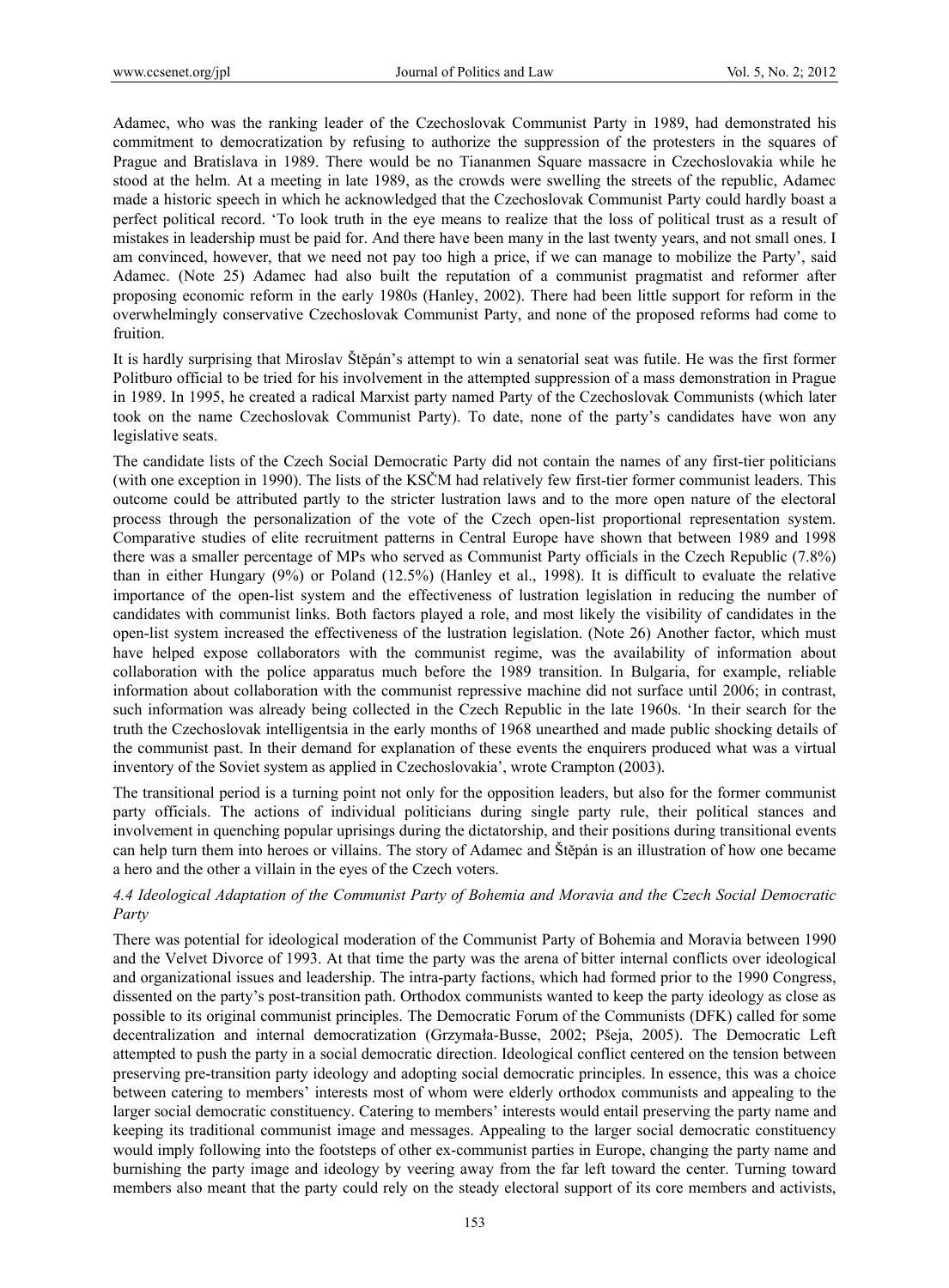which would help it overcome the 5% threshold for winning parliamentary seats. The party would not, however, be well-positioned to earn enough votes and seats to win ministerial portfolios. The other path would have meant losing the support of the staunchest party members, the diehard communists, in the hope of winning the votes of the more moderate social democratic constituency. In the first scenario, then, the party would focus on a slim section of the Czech electorate and effectively become an anti-systemic party, unless the electorate swung far left on the left-right axis. In the second scenario, on the other hand, it had the potential to become a major political player and participate in the executive like the Bulgarian and the Hungarian Socialists. It was not clear which path KSČM would take until the internal conflict between the proponents of the two paths was resolved in 1993.

Opinion surveys have shown the presence of strong socialist/social democratic values among Czech and Slovak voters. Eighty-one % of the people surveyed in the Czech Republic supported a state-run agricultural sector, 69% approved of the idea of state-provided housing, and 73% thought that the state should set prices for basic goods and services (Miller, White & Heywood, 1998). Fifty-three % agreed with the statement that 'restricting the gap between rich and poor is more important than the freedom to make money' (Miller, White & Heywood, 1998). Sixty-two % supported the idea of state-provided welfare (Miller, White & Heywood, 1998). Sixty-eight % of Czech people claimed that social democracy was the best model economy for their country. Forty % agreed with the statement that 'it is more important to guarantee that no one is in need (in their society) than to allow people freedom to pursue life's goals'. (Note 27)

At the same time, people's sentiments against the restitution of a communist regime were strong and unambiguous. Only 29% of those surveyed stated that they had believed in communist ideals. Merely 15% said that they still believed in communist ideals (Miller, White & Heywood, 1998). Forty-six % cited that the oppression of human rights was the worst feature of communism, while only 15% stated that economic stagnation was its worst feature (Miller, White & Heywood, 1998). Thirty-two % of the people surveyed stated that the period under Tomáš Masaryk's presidency (1920-1935) was the best time of the  $20<sup>th</sup>$  century; 17% thought that the political revival of the Prague Spring in 1968 was the best time, and 40% stated that the post-communist period was the best time. Only seven % of the people cited their preference for the period when Brezhnev was at the helm of the Communist Party of the Soviet Union (Miller, White & Heywood, 1998). There was also wide popular support for settling accounts with those who had committed human rights violations under communism. Fifty-two % of the people thought that the secret police files should be made public, and 81% stated that those responsible for past injustices should be punished (Miller, White & Heywood, 1998). All of these surveys were conducted between 1990 and 1993, so it is quite clear that most Czech citizens rejected communism and acknowledged the flaws of the communist system in this time period. It is also evident that though they repudiated communism, Czech people, just like most others who had lived under communism, were not prepared to forgo the economic benefits and job security the communist governments had provided.

Clearly, there was a large social democratic constituency in the Czech Republic whose votes were up for grabs during the first few democratic elections. These elections happened to be the most opportune moment for ideological change. KSČ leaders paid lip service to superficial change during their Extraordinary Congress. The congressional resolution 'included a blanket rejection of the doctrines of the normalization period; an apology for wrongdoings of the Communist Party since 1948, an acceptance of the loss of its "leading role"; general endorsements of the rule of law of a "socialist market," human rights and democracy and a commitment to become a modern political party' (Hanley, 2002). That commitment to change, however, was half-hearted. Some party leaders even glorified the communist years as 'one of the greatest periods of social and economic growth' (KSČM electoral program, 1996).

The more progressive party leadership had pressed conservative leaders such as Miloš Jakeš and Miroslav Štěpán to resign, which helped improve the party reputation slightly. The party was building momentum for reform under Jiří Svoboda's leadership. A prolific and progressive film-maker and intellectual, Svoboda lacked sufficient political experience. In spite of being a newcomer in Czech politics, he came on board KSČM's sinking ship armed with enthusiasm and reformist ideas. Svoboda's goal was 'to make it [KSČM] the basis of a solid, well-organized Left acceptable to a large part of Czech society by salvaging the democratic and progressive aspects of its communist tradition and distancing the party from its totalitarian past. This would entail dropping the word "communist" for the label "democratic socialist" or "Radical Left"' (Hanley, 2002).

The momentum for reform quickly dissipated and Svoboda's reform efforts proved fruitless. He was unable to stand his ideological ground in the face of a Central Committee dominated by old party hacks (48 of 109 members). 'In relying on the party's membership, and giving it such influence within the party, the Czech leaders effectively became the hostages of an army of communist stalwarts', argues Grzymała-Busse (2002). By the time the ideological squabbles in the KSČM were over, the Social Democrats were beginning to receive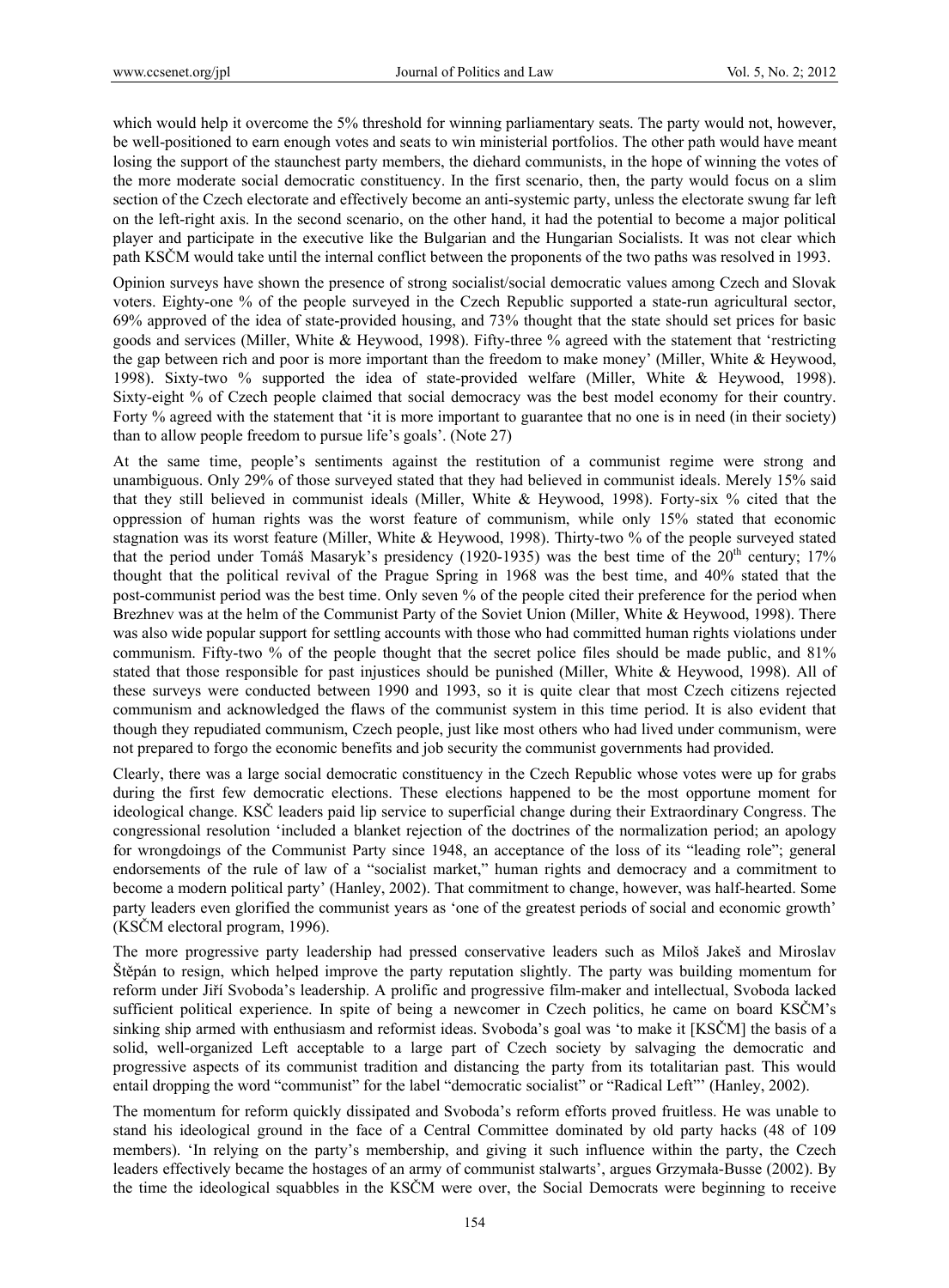stronger support among social democratic constituents. By 1996 ČSSD had already become the most influential party expressing the views and aspirations of the large mass of people with social democratic values.

One might argue that internal democratization granted members too much decision-making authority both in candidate selection and ideological formulation, which eventually sabotaged the party's electoral performance. It seems that decentralization in itself did not hinder reform; rather, what prevented early reform was empowering members whose preferences and vision about party reform did not match the preferences of the social democratic voters. Had the party members been as moderate in their ideas about economic and political development as the social democratic voters, KSČM would have reformed more easily. It would have become a strong social democratic party, and perhaps ČSSD would not have stood a chance in the face of a reformed KSČM. What certainly helped the Social Democrats boost their popularity among the social democratic voters was the lack of competition from other political parties in the center-left of the economic dimension. By failing to appeal to the social democratic constituency, the former communists gave the Social Democrats a golden opportunity to cultivate the social democrats' loyalty (Grzymała-Busse, 2002). The Czech ex-communists, then, settled for the votes of their most loyal fans – the orthodox communists who would support a Marxist KSČM unconditionally. KSČM leaders chose to nurture the party's loyal electorate instead of seeking new bases of support among more moderate social democratic voters.

| Ideological<br>position | Market<br>approval/-disapproval) | $E_{\rm{conomy}(+)}$ |             | European Union Integration | Past (Property Restitution) |        |  |
|-------------------------|----------------------------------|----------------------|-------------|----------------------------|-----------------------------|--------|--|
| Year                    | <b>KSCM</b>                      | CSSD                 | <b>KSCM</b> | CSSD                       | <b>KSCM</b>                 | CSSD   |  |
| 1992                    | 0.65                             | 1.07                 | 0.90        | 3.75                       | $-0.49$                     | $-0.8$ |  |
| 1996                    | 1.80                             | 2.14                 | 0.49        | 3.70                       | $-0.73$                     | 0.39   |  |
| 1998                    | 2.18                             | 1 71                 | 0.48        | 5.39                       | $-0.17$                     | 0.13   |  |

Table 1. Dominant Themes in the Political Programs of KSČM and ČSSD (1992-1998)

Note: The numbers in the cells indicate the % of the party program dedicated to a given issue. A positive sign means endorsement of a market economy, European integration or property restitution. A negative sign means negative positions on these issues.

Source: Klingemann, H. et al. (eds) (2006) *Mapping Policy Preferences II: Estimates for Parties, Electors, and Governments in Eastern Europe, European Union, and OECD 1990-2003* (Oxford, Oxford University Press).

The Czech Social Democrats were not immune to internal conflicts. Two of their leaders – Rudolf Battěk and Jiří Horák – had won the loyalty of party supporters. The debate over the party leadership was resolved in 1990 when Battěk's group left and became part of the opposition Civic Forum, which won the founding elections in Czechoslovakia. ČSSD did not win any parliamentary seats in 1990, won only a few in 1992, but gradually strengthened itself and by 1996 had become the most respected social democratic force in the Czech Republic. Table 1 displays some of the dominant themes in the KSČM and ČSSD party programs in the 1992, 1996, and 1998 parliamentary elections. The numbers indicate the positions (positive or negative) and the importance of each issue in the party program in these elections. I focus on three issues – approval or disapproval of a market economy, support or opposition to European Union integration, and support or opposition to property restitution to the victims of nationalization under communism. ČSSD paid much more attention to the introduction of a market economy in the country than the KSČM. Both parties supported EU integration, but ČSSD allocated much more space to endorsing EU membership in its program than did KSČM. The last column in the table shows that KSČM was haunted by the ghosts of its past. It disapproved of the introduction of property restitution legislation in the Czech Republic. ČSSD's position on property restitution switched from disapproval (stronger than KSČM's) to endorsement between 1992 and 1996. The Czech Socialist Party participated in the 1992 elections as part of the Liberal Social Union coalition (LSU). LSU endorsed the introduction of a market economy even more strongly than did either the KSČM or the ČSSD; 5% of their program was dedicated to lauding the virtues of the market economy. The Socialists' advocated European integration; they paid more attention to the issue in their programs than the Communists but not as much as the Social Democrats (2.67% of the LSU program focused on EU membership). The Socialists did not take a stand on property restitution in their 1992 program.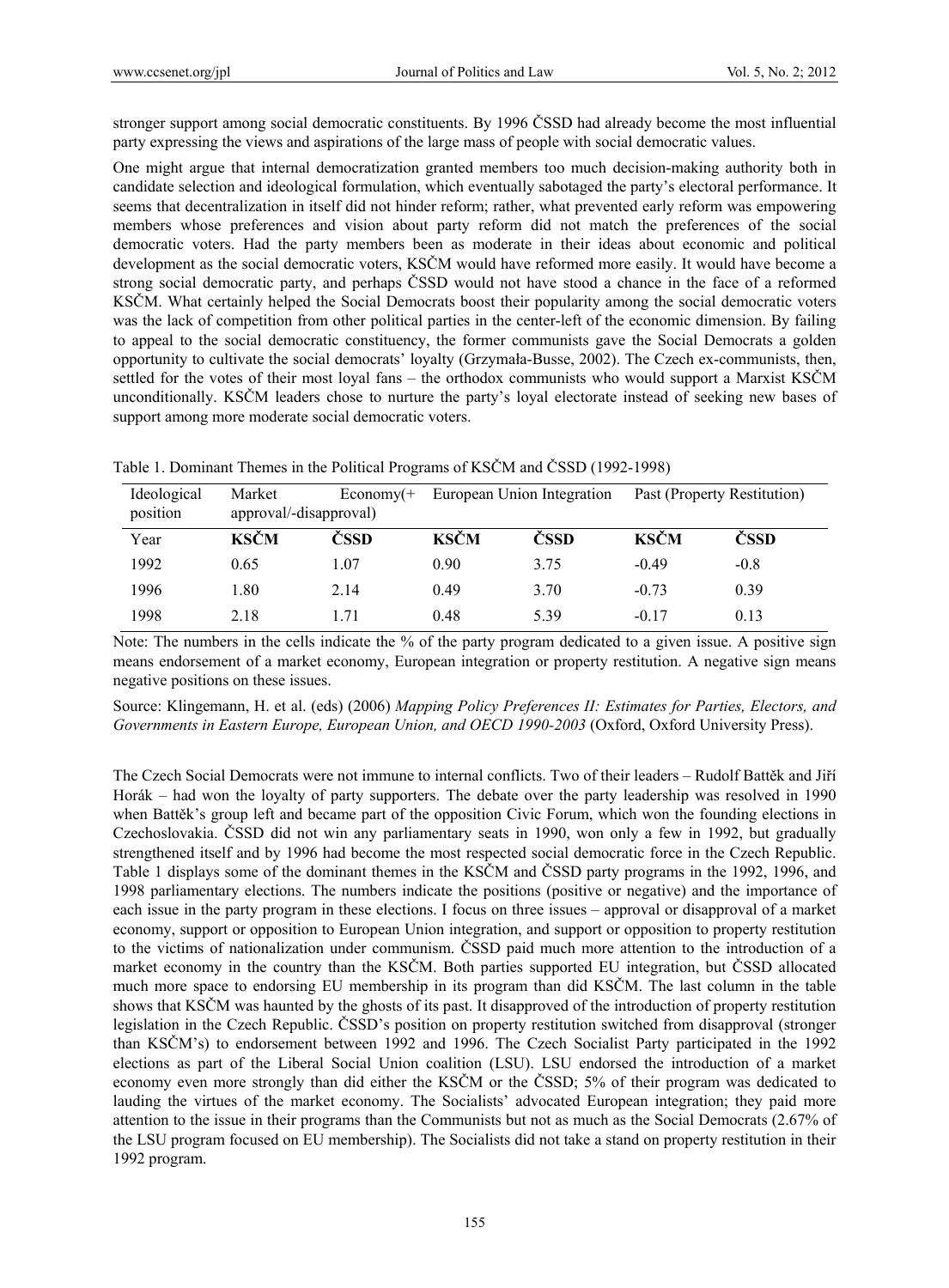| Table 2. Left-Right Self-Placement of Party Supporters of KSČM and ČSSD (%) |
|-----------------------------------------------------------------------------|
|-----------------------------------------------------------------------------|

| <b>Parties</b> |                                                                                                                     |        |    |   |  |
|----------------|---------------------------------------------------------------------------------------------------------------------|--------|----|---|--|
| ČSSD           |                                                                                                                     | $\sim$ | 60 | - |  |
| KSČM           | 40                                                                                                                  | 46     |    |   |  |
|                | $1.01$ can $1.0$ $-2.0$ can cycle at $1.0$ $-2.0$ cycle at $0.0$ cycle at at at at $\sim$ $-1.0$ cycle at at $\sim$ |        |    |   |  |

1-Clear left 2-Somewhat left 3-Center 4-Somewhat right 5-Clear right

Source: Klíma, M. (1998) 'The Party System in the Czech Republic', in Hofferbert, R. (ed) (1998).

Table 2 shows that KSČM supporters held more radical (left) economic views than ČSSD supporters. As much as we may doubt self-placement numbers, the data displayed in the table shows that most ČSSD supporters perceived themselves as moderate, whereas most KSČM supporters thought of themselves as people with left or somewhat left leanings. The data is consistent with most qualitative assessments of the political preferences of the KSČM and ČSSD voters (Grzymała-Busse, 2002; Hanley, 2002; Kostelecký, 2002).

# *4.5 Assessing the Performance and Adaptation Strategies of the Communist Party of Bohemia and Moravia and the Czech Social Democratic Party*

Due to the stringent lustration laws in the Czech Republic, political parties cannot recruit candidates who have collaborated with the repressive regime of the communist state. Even though the orthodox Communist Party members insisted on keeping 'communist' in the label, the party leadership found another trick to mask its traditional communist roots in the 1992 elections and attract voters without affronting the members. It formed a pseudo coalition with a tiny political formation – the Democratic Left. (Note 28) The two parties formed the Left Bloc and competed under that name in the National Council elections. The Democratic Left, however, played a minuscule role in the coalition and gave the Communists free reign in the candidate selection process.

After the Czech Social Democrats severed their ties with the Czechoslovak Communist Party, its electoral performance dramatically improved. The party had barely crossed the 4% threshold in the 1992 elections, but in 1996 its share of the national vote nearly quadrupled and it became the second largest party in both legislative chambers. The Communists lost 30% of their national vote, partly due to the split of Czechoslovakia, and trailed far behind the Social Democrats.

Based on an analysis of the 1992 and 1996 vote, I found that though quite a few voters cast a preference vote in both parliamentary elections, their votes do not affect the final party ranks of the individual candidates. In the 1992 elections, for example, only two of the Communist candidates won seats with the help of their preference votes. Assuming a closed-list proportional representation system (and assuming that voters would have voted the same way), these two candidates would not have been elected. Obviously parties would be interested in nominating candidates who will boost their electoral performance. The results were quite similar in the Czech Social Democratic Party – only one candidate would not have won a legislative seat under a closed-list system (a candidate in  $8<sup>th</sup>$  electoral district). In the 1996 parliamentary election, there was an increase in the proportion of KSČM and ČSSD voters who cast personal votes. The results of the Czech electoral system, *ceteris paribus*, are similar to the results one would expect to observe under a closed-list system. (Note 29)

Despite its humble start, in which it won merely 6% of the national vote, the Czech Social Democratic Party quickly gained momentum and credibly set itself apart from the orthodox communist elite now in command of KSČM. The Social Democrats were able to attract even some of the most progressive politicians whose ideas of party reform had been rejected by KSČM politicians steeped in traditional communist teachings. Former party functionaries who had occupied positions in higher rungs in the communist party hierarchy found it hard to find a political haven outside of the communist successor party.

Analysis of the 1996 KSČM and ČSSD vote shows that though the Social Democrats did not steal too many votes from the communists, they did capitalize on the communists' inability to transform into a moderate leftist party (Novák, 2003). The communists could count on the vote of a loyal group of supporters who regularly turned out at elections. The surge of the Social Democrats' electoral performance could be attributed mostly to the votes the party received from the nationalist *Sdružení pro republiku - Republikánská strana Československa* (SPR-RSČ or Association for the Republic – Republican Party of Czechoslovakia). In 1996 ČSSD won the support of 75.3% of the people who had voted for it in 1992 (Novák, 2003).

Political geographer Petr Kostelecký discovered an interesting pattern in the ČSSD vote in the 1996 elections. There was a significant change in the geographic distribution of support for the party between the 1992 and 1996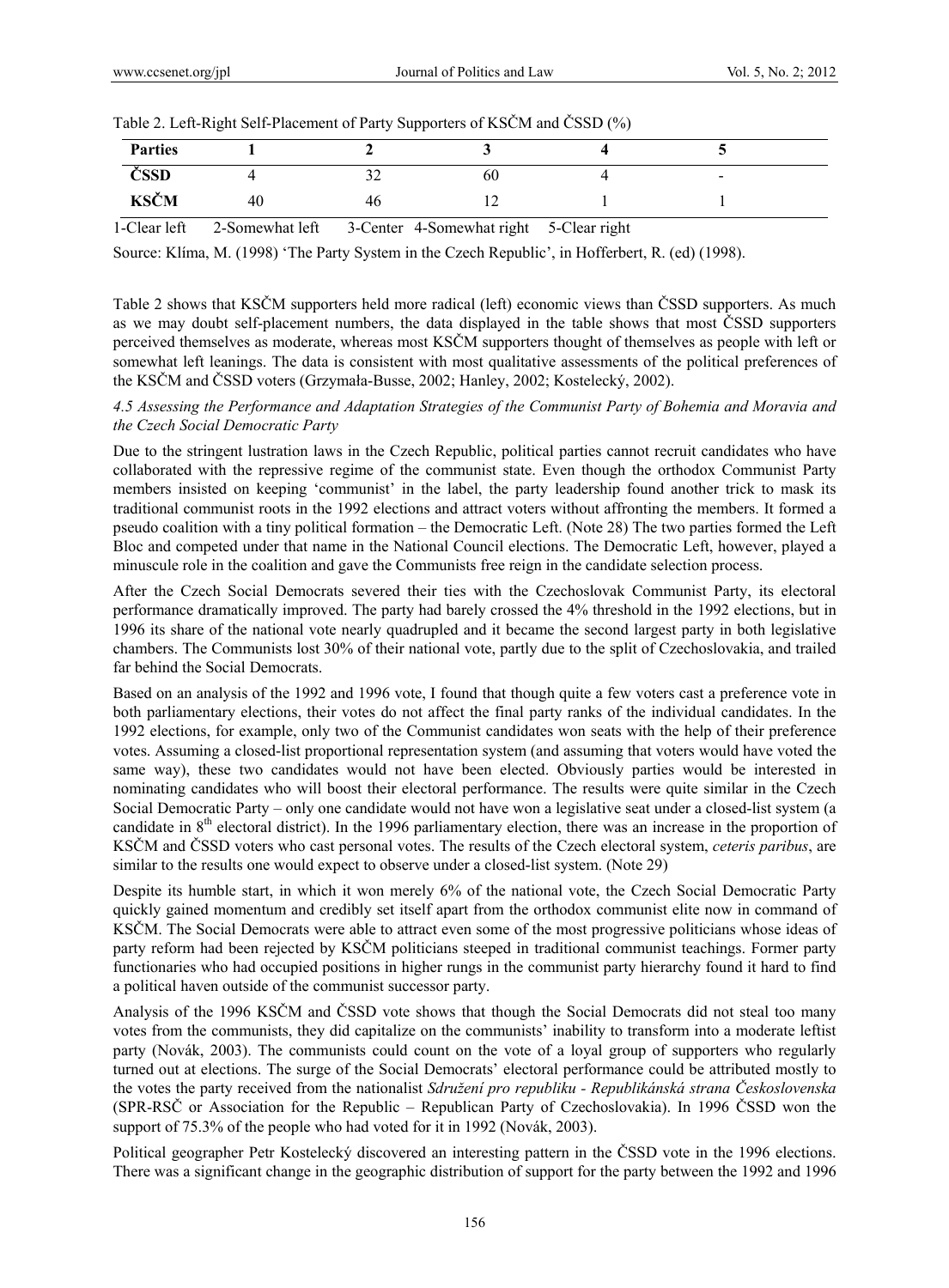elections. He attributes this change partly to moving the party's popular leader Miloš Zeman from the list in the Jihočeský region (where he won 25.57% of the personal votes) to the Severomoravský list (where he won 17.55% of the personal votes). Thus, while most of the party's votes had come from southern Bohemia in 1992, in 1996 most votes came from northern Moravia. The correlation between Zeman's move from one list to the other and the electoral performance of the party is positive and significant at the 0.01 level after controlling for socio-economic factors such as regional unemployment and income level. The Social Democrats' vote quadrupled in northern Moravia as a result of the transfer of a highly popular list leader to that regional list. (Note 30) While this is not full-proof evidence in support of my hypothesis that people care about personalities in candidate-centered systems, it is certainly a good initial piece of evidence. The party probably strategically nominated Zeman to run in a district where it did not enjoy strong support because he enjoyed widespread popularity. Had he not been a highly respected figure in northern Moravia, he and the party would not have taken the risk of not getting their party leader elected.

Zeman had a solid dissident record dating back to the Prague Spring. He did not apply for Communist Party membership until reformist leader Alexander Dubček took over the Politburo in 1968. Zeman built the reputation of an unforgiving critic of the communist hardliners, which cut his political ambitions short soon after the Soviet crackdown on the Czechoslovak dissident movement. He was expelled from the party, but that was only the beginning of a conflict-ridden relationship with the party bigwigs. He took every opportunity to lambaste the government and lost his job twice. After the Communists left power Zeman served as chairman of the Social Democratic Party and as Prime Minister following the electoral victory of the Social Democrats in 1998. He never failed to sow controversy with his blunt statements and developed an uneasy relationship with journalists. The media retaliated by frequently catching him off guard and publishing photos of him smoking, drinking his favorite liqueur or snoozing in parliament. If anything, these images earned him the reputation of a maverick, yet charismatic, politician who never hesitated to speak his mind. None of the leaders of the Communist Party of Bohemia and Moravia matched Zeman's political record. In spite of people's skepticism, he even managed to hold a minority government together for four years because he commanded the respect and trust of the opposition leadership of the centre-right Civic Democratic Party.

KSČM lost some votes to ČSSD in the 1996 parliamentary elections. The losses were registered in districts with high unemployment and most likely these votes went to ČSSD (Kostelecký, 2003). There is no significant correlation between the electoral performance of the right-wing opposition parties and the level of unemployment across the eight electoral districts. The failure of reformers in the KSČM to improve the party image and moderate its ideology essentially allowed the Social Democrats to lay claim on the social democratic vote. While in Bulgaria, Hungary, and Lithuania among other countries, the main successor parties captured the social democratic vote, in the Czech Republic the social democrats became the loyal constituency of the historic Czech Social Democratic Party.

In spite of catering exclusively to its loyal supporters, most of whom are diehard communists, KSČM has been able to win enough votes in each parliamentary election between 1990 and 2006. The electoral results for the ex-communists and the Social Democrats are displayed in Table 3.

| Party                                                                                    | 1990 | 1992 | 1996 | 1998 | 2002 | 2006                                                                                                                       |  |
|------------------------------------------------------------------------------------------|------|------|------|------|------|----------------------------------------------------------------------------------------------------------------------------|--|
| KSČM 13.2 $2^{nd}$ 14.1 $2^{nd}$ 10.3 $3^{rd}$ 11 $3^{rd}$ 18.51 $3^{rd}$ 12.81 $3^{rd}$ |      |      |      |      |      |                                                                                                                            |  |
| <b>CSSD</b>                                                                              |      |      |      |      |      | 4 $5^{\text{th}}$ 6.5 $3^{\text{rd}}$ 26.4 $2^{\text{nd}}$ 32.2 $1^{\text{st}}$ 30.2 $1^{\text{st}}$ 32.32 $2^{\text{nd}}$ |  |

Table 3. Electoral Performance of KSČM and ČSSD (1990-2006) [% Popular Vote & Rank]

Source: Czech Statistical Office elections server, http://www.volby.cz

Although KSČM attracted enough votes to come in  $2<sup>nd</sup>$  (in the first two elections) or  $3<sup>rd</sup>$  (in the next three elections), it has never participated in a governing coalition. Most political parties, including the Social Democrats, will not consider it a suitable partner for an electoral or cabinet coalition. The party does, however, hold enough parliamentary seats, which has guaranteed it blackmail potential. ČSSD was the formateur of two coalition governments – in 1998 and 2002 – and has had to rely on votes of KSČM parliamentarians to pass its legislative initiatives. If we were to assess KSČM's electoral success in mathematical terms, it is certainly not the most successful party in the Czech system. It has, however, exerted much more political influence than most people had anticipated it would. The ex-communists' political prognosis was not very sanguine in 1993, when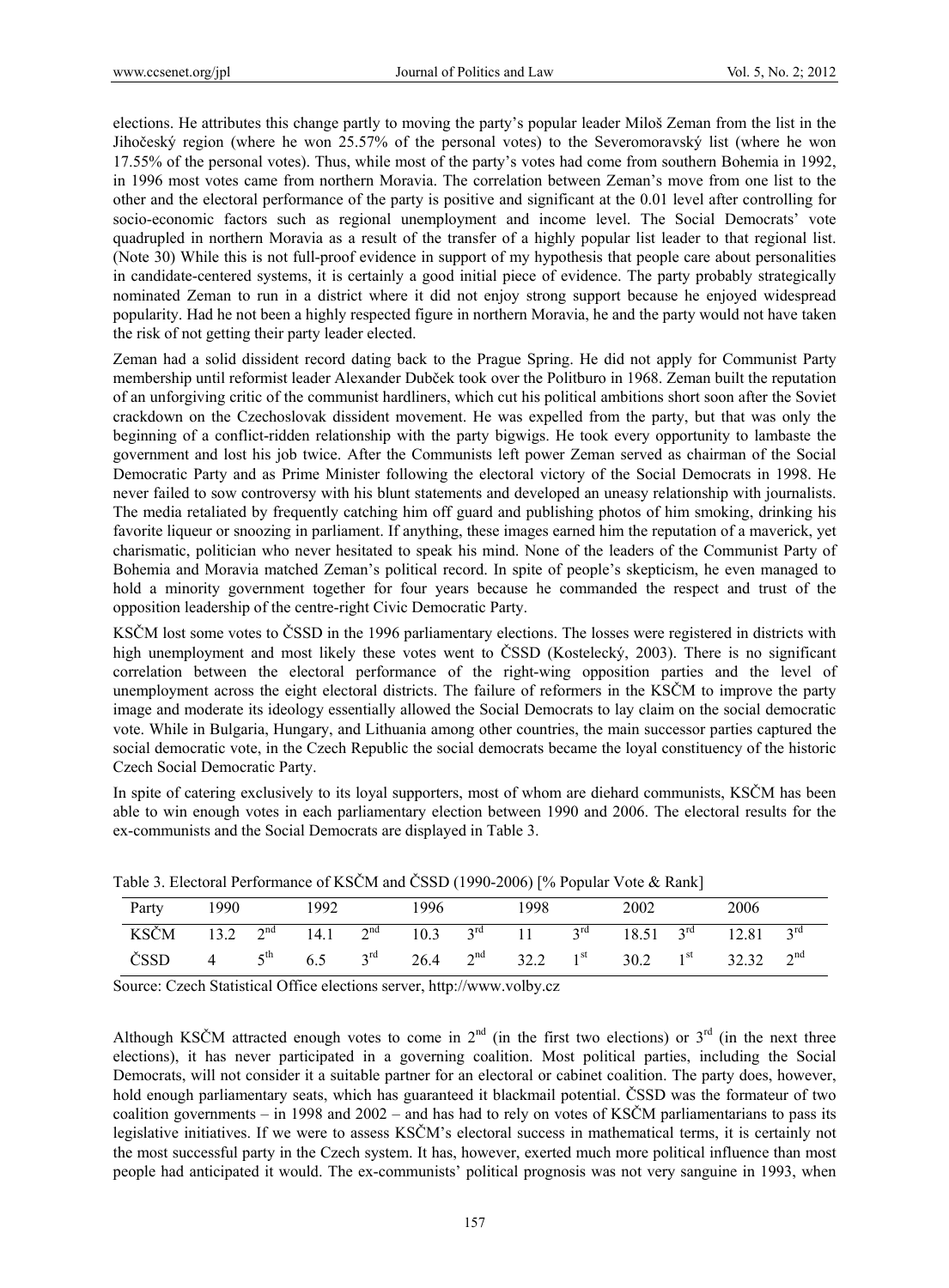the orthodox wing took over the party leadership and chose not to reinvent the party's image. While KSČM has not been as successful as any of the reformed communist parties in Eastern and Central Europe, it is the most successful orthodox ex-communist party in the region. No other orthodox party – the Hungarian Workers', the Bulgarian Communists or the Lithuanian Socialists – has matched its success. In fact, none of the other orthodox parties mentioned overcame the minimal electoral thresholds of 4-5% in their systems.

#### **5. Conclusions**

In spite of retaining its orthodox communist party program, the Czech ex-communists have been able to attract sufficient voter support to win parliamentary seats. The party has traditionally ranked second and third in terms of the proportion of the national parliamentary vote it has secured between 1990 and 2006. Its electoral performance makes it the only orthodox communist party in ex-communist Europe to maintain significant electoral support. To date, scholars have underestimated the adaptive capacity of KSČM because they tend to compare it to ex-communist parties that have taken a social democratic turn rather than parties that have retained their orthodox communist platform. My explanation of the programmatic trajectory of the Czech ex-communists includes two factors. First, the leadership squabbles that took place inside the party ranks were resolved in favor of the orthodox party wing. KSČM had ample opportunity to initiate and carry out the same programmatic changes that the Hungarian Socialists did after their electoral failure in the founding elections. Second, KSČM leaders did pursue an optimal adaptation strategy consistent with their electoral goals. After the leadership dispute over the party's programmatic orientation was resolved, its main electoral goal was to cater to the vote to the most loyal party supporters with an orthodox communist ideology. The party leaders delegated nomination powers to the local party branches and placed important decisions about legislative candidate selection in the hands of party members and activists. The social democratic vote then was up for grabs and the historic Czech Social Democratic Party emerged as the political party that would attract most of that social democratic vote.

#### **References**

- Ágh, A. (1995). 'Partial consolidation of the East-Central European Parties: the case of the Hungarian Socialist Party', *Party Politics*, *1*(4), October.
- Birch, S. et al. (2002). *Embodying Democracy: Electoral System in Post-Communist Europe* (Houndmills, Basingstoke, England, Palgrave Macmillan).
- Brokl, L., & Mansfeldová Z. (1998). 'Czech Republic', *European Journal of Political Research*, *34*, 3-4, December. http://dx.doi.org/10.1023/A:1007020028556
- Crampton, R. J. (2003). *Eastern Europe in the Twentieth Century and After* (London and New York, Routledge).
- Epstein, L. (1980). *Political Parties in Western Democracies* (New Brunswick, N.J., Transaction Books).
- Fawn, R. (2000). *The Czech Republic: A Nation of Velvet* (Amsterdam, Harwood Academic Publishers).
- Fiala, P., & Strmiska, M. (eds) (2005). *Víceúrovňové vládnutí: teorie, přístupy, metody* (Brno, CDK).
- Filip, J. (2003). 'Electoral Legislation in the Years 1992 to 1996', in Mansfeldová Z., (ed) (2003).
- Grzymała-Busse, A. (2002). *Redeeming the Communist Past: The Regeneration of Communist Parties in East Central Europe* (Cambridge, Cambridge University Press). http://dx.doi.org/10.1017/CBO9780511613388
- Hanley, E. et al. (1998). *The Making of Post-Communist Elites in Eastern Europe,* Working Paper 4, (Prague, Institute of Sociology).
- Harmel, R., & Janda, K. (1982). *Parties and Their Environments: Limits to Reform?* (New York, Longman).
- Harmel, R., & Janda, K. (1994). 'An Integrated Theory of Party Goals and Party Change', *Journal of Theoretical Politics, 6*(3), July. http://dx.doi.org/10.1177/0951692894006003001
- Hermens, F. (1972) *Democracy or Anarchy*? (New York, Johnson Reprint).
- Hofferbert, R. (ed) (1998). *Political Studies, 46,* 3, February.
- Janda, K. (1983). 'Cross-national Measures of Party Organization and Organizational Theory' *European Journal of Political Research, 11,* 3, September. http://dx.doi.org/10.1111/j.1475-6765.1983.tb00065.x
- Kabele, J. et al. (Eds.) (2004). *Rozvoj české společnosti v Evropské unii I Sociologie, prognostika a správa* (Praha, Matfyzpress).
- Kitschelt, H. et al. (1999). *Post-communist Party Systems: Competition, Representation, and Inter-party cooperation* (Cambridge, Cambridge University Press).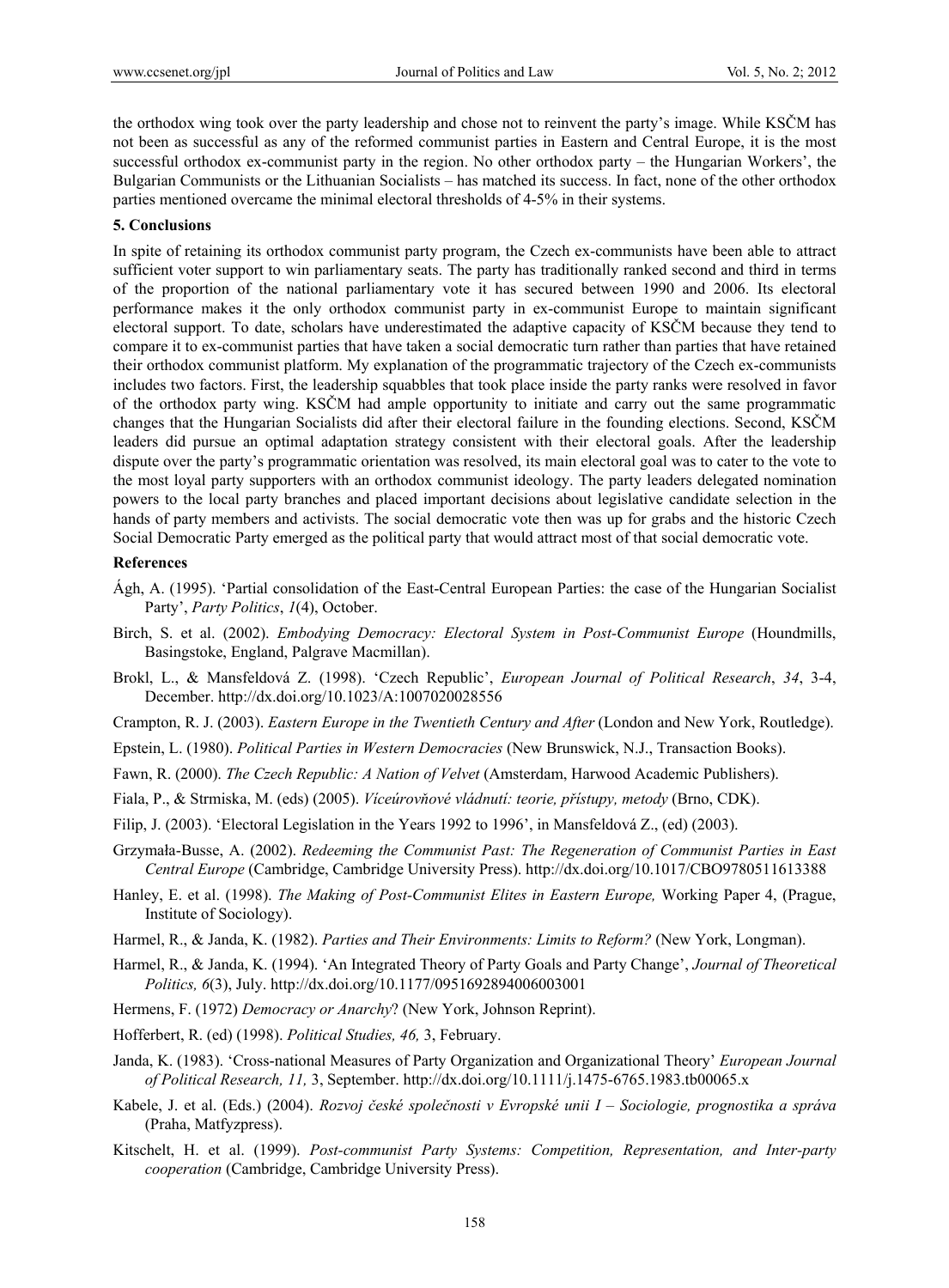Klíma, M. (1998). 'The Party System in the Czech Republic', in Hofferbert, R. (ed) (1998).

- Klingemann, H. et al. (Eds.) (2006). *Mapping Policy Preferences II: Estimates for Parties, Electors, and Governments in Eastern Europe, European Union, and OECD 1990-2003* (Oxford, Oxford University Press).
- Kopecký, P. (2001). *Parliaments in the Czech and Slovak Republics Party Competition and Parliamentary Institutionalization* (Surrey, Ashgate and Gower).
- Kostelecký, T. (2002). *Political Parties after Communism: Developments in East-Central Europe* (Baltimore and London, Johns Hopkins University Press).
- Laffin, M., Shaw, E., & Taylor, G. (2007). 'The New Sub-National Politics of the British Labour Party', *Party Politics, 13*(1), January. http://dx.doi.org/10.1177/1354068806071265
- Linek, L., & Rakušanová, P. (2005). 'Why Czech Parliamentary Party Groups Vote Less Unitedly: The Role of Frequent Voting and Big Majorities in Passing Bills', *Czech Sociological Review, 41,* 3.
- Linek, L. (2004). 'České politické strany a jejich členové k postupné proměně charakteru členství', in Kabele, J. et al. (Eds.) (2004).
- Linek, L. (2009). 'Czech Republic', *European Journal of Political Research 48,* 7-8, December. http://dx.doi.org/10.1111/j.1475-6765.2009.01879.x
- Mansfeldová Z., (Ed.) (2003). *Czech Republic: The First Elections in the New Republic, 1992-1996* (Berlin, Edition Sigma).
- Miller, W. L., White, S., & Heywood, P. (1998). *Values and Political Change in Post-communist Europe* (London, Macmillan). http://dx.doi.org/10.1057/9780230377448
- Nalepa, M. (2010). *Skeletons in the Closet* (Cambridge, Cambridge University Press).
- Novák, M. (2003). 'The Czech Party System' in Mansfeldová, Z. (ed) (2003).
- Pšeja, P. (2005). 'Některé otázky výzkumu politických stran České republiky', in Fiala, P. & Strmiska, M. (eds) (2005).
- Sartori, G. (2005). *Parties and Party Systems: A Framework for Analysis* (Oxford, European Consortium for Political Research).
- Seidlová, A. (2001). 'Výzkum poslanců a senátorů Parlamentu ČR. Technické informace o výzkumu', *Sociologický časopis, 37,* 3.
- Šimíček, V. (2003). 'Nomination of candidates by political parties for parliamentary elections; funding of political parties', in Mansfeldová, Z. (ed) (2003).
- Suda, Z. (1980). *Zealots and Rebels: A History of the Ruling Communist Party of Czechoslovakia* (Stanford, CA, Hoover Institution Press).
- Van Biezen, I. (2000). 'On the Internal Balance of Party Power: Party Organizations in New Democracies', *Party Politics*, *6*(4), October. http://dx.doi.org/10.1177/1354068800006004001
- Waller, M. (1995). 'Adaptation of the former Communist Parties of East-Central Europe: a case of Social-Democratization', *Party Politics, 1*(4), October. http://dx.doi.org/10.1177/1354068895001004003

# **Notes**

Note 1. A moral vote is based on voters' moral response to candidates' possible complicity with the communist authorities. Voters who support the *ancien régime* are more likely to vote for a candidate (or party) who had links with this regime than those who oppose it. However, support for a communist candidate does not necessarily imply support for the *ancien régime*.

Note 2. Politicians in some countries responded to pressures to initiate lustration procedures (Poland), whereas leaders in other countries restricted access to classified documents for a limited time (Bulgaria). See Nalepa (2010) for an in-depth discussion of these deliberations and legal arrangements.

Note 3. Some scholars may find the assumption that voters prefer democracy to authoritarianism strong. Some voters do indeed associate authoritarianism with stability, employment, and security and will gladly trade a democratic for authoritarian government in the short run albeit they are aware of its negative long-term consequences.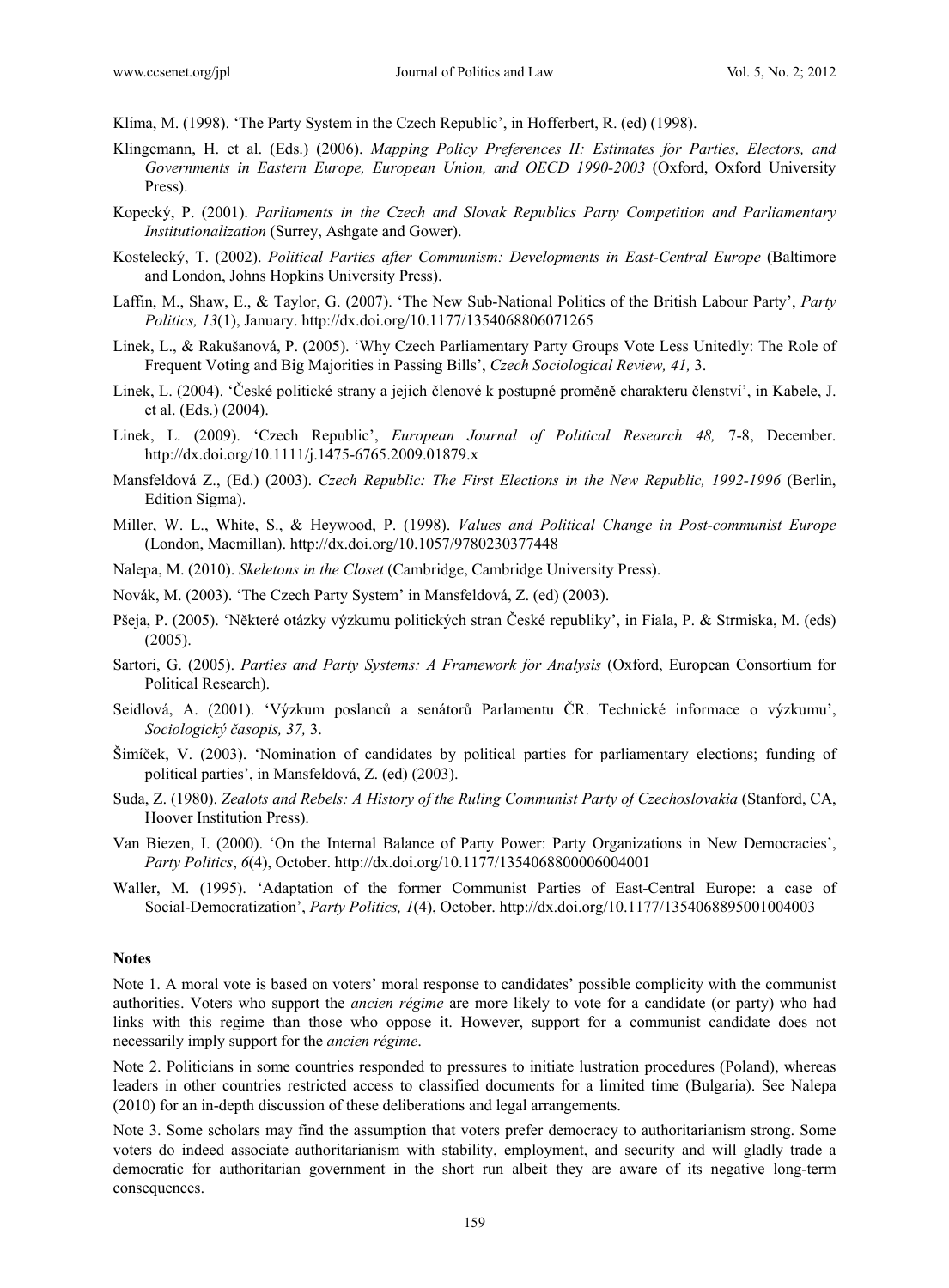Note 4. Yet another caveat one ought to consider is the political background of the selectors themselves. The authoritarian links of the selectors (i.e. party leaders at the local or national level) will probably influence their nomination decisions and affect the probability of selecting candidates with authoritarian links. If the assumption that voters' decisions are based on moral grounds is correct, however, choosing candidates with authoritarian links is not an equilibrium strategy, for successor parties may risk electoral failure.

Note 5. The ČSSD party convention, for example, accepted the Bohumín Declaration in 1995, which prohibits cooperation with KSČM at the national level (Linek, 2009).

Note 6. The formation of such umbrella associations between the Communist Party and its rivals was common across Eastern and Central Europe. These organizations helped communist parties provide a semblance of democracy by allowing some competition within their ranks.

Note 7. The party's original name was *Česká strana národně sociální* (Czech National Socialist Party).

Note 8. Some Communist Party parliamentarians broke away and joined the Social Democrats in the 1990s (Fawn, 2000).

Note 9. Civic Forum was one of the two main opposition movements, along with Public Against Violence in Slovakia, which competed in the first democratic elections (1990).

Note 10. For a detailed account of the evolution of the Czech electoral system, see 'The Czech and Slovak Republics: the Surprising Resilience of Proportional Representation' in Birch et al. (2002).

Note 11. Act No. 54/1990 *Collection on Elections to the Czech National Council* in (Mansfeldová, 2003).

Note 12. Act No. 54/1990 *Collection on Elections to the Czech National Council* in (Mansfeldová, 2003).

Note 13. Voters' behavior at election time affects the degree to which the system is party-centered as opposed to candidate-centered. The more voters use their preference votes, the more influential their input in determining the final list order. The system could be party-centered for one political party and candidate-centered for another depending on the voters who cast a ballot for a given party. Thus, the incentives for decentralizing the candidate selection process vary from party to party and from district to district for the same party.

Note 14. Pre-election surveys in the Czech Republic in 1996 revealed that voters consider party ideology, program, and leaders' qualities the most important factors that influenced their choice of a party list (Seidlová, 2003). The surveys were performed by the Czech polling agency IVVM in April 1996, two months before the elections.

Note 15. There are at least two major reasons for the existence of thresholds that define the weight of voters' preferences on final list rankings. First, it prevents small groups of party supporters from re-arranging the entire list. Italy's pre-1993 electoral system had no thresholds limiting the weight of personal votes; it could take a single voter's preferences over candidates to re-rank the entire party list. Second, the initial rankings also give party leaders (and other groups within the party) at least some control over the fate, and hence discipline, of list candidates.

Note 16. There were also proposals to introduce an alternative voting system as in Australia and a plurality system as in the United Kingdom, but in the end a runoff system was approved. There were never any discussions of introducing a proportional system to decide the outcome of senate races.

Note 17. This prediction hinges on two factors – the threshold for winning a seat in the upper and lower chamber and the value/prestige associated with a seat in the two chambers. There will be more candidates for a position that is considered more valuable or prestigious. At the same time some candidates may choose to run for a less prestigious elected post just because it is easier to win. These personal calculations will depend on numerous factors such as ballot access for a seat in the two chambers, likelihood of winning, value of the position, etc.

Note 18. Van Biezen (2003) documents that the selection procedures for candidates for municipal office are decentralized across parties. The central party offices do not generally interfere with the decisions of local offices even in the most centralized parties.

Note 19. There were proposals for internal democratization of KSČ in the late 1960s (Crampton, 2003). Those proposals, however, were put on the table by reformist leaders led by Alexander Dubček – the famous Prague Spring figure. These decentralization efforts never bore fruit because of the Soviet crackdown in 1969.

Note 20. The party leaders paid lip service to internal party democracy on programmatic issues too. Since 1993, under the leadership of Miroslav Grebeníček, 'party programmatic documents were simply distributed to the local organizations *after* they had already been approved and formalized' (Grzymała-Busse, 2002).